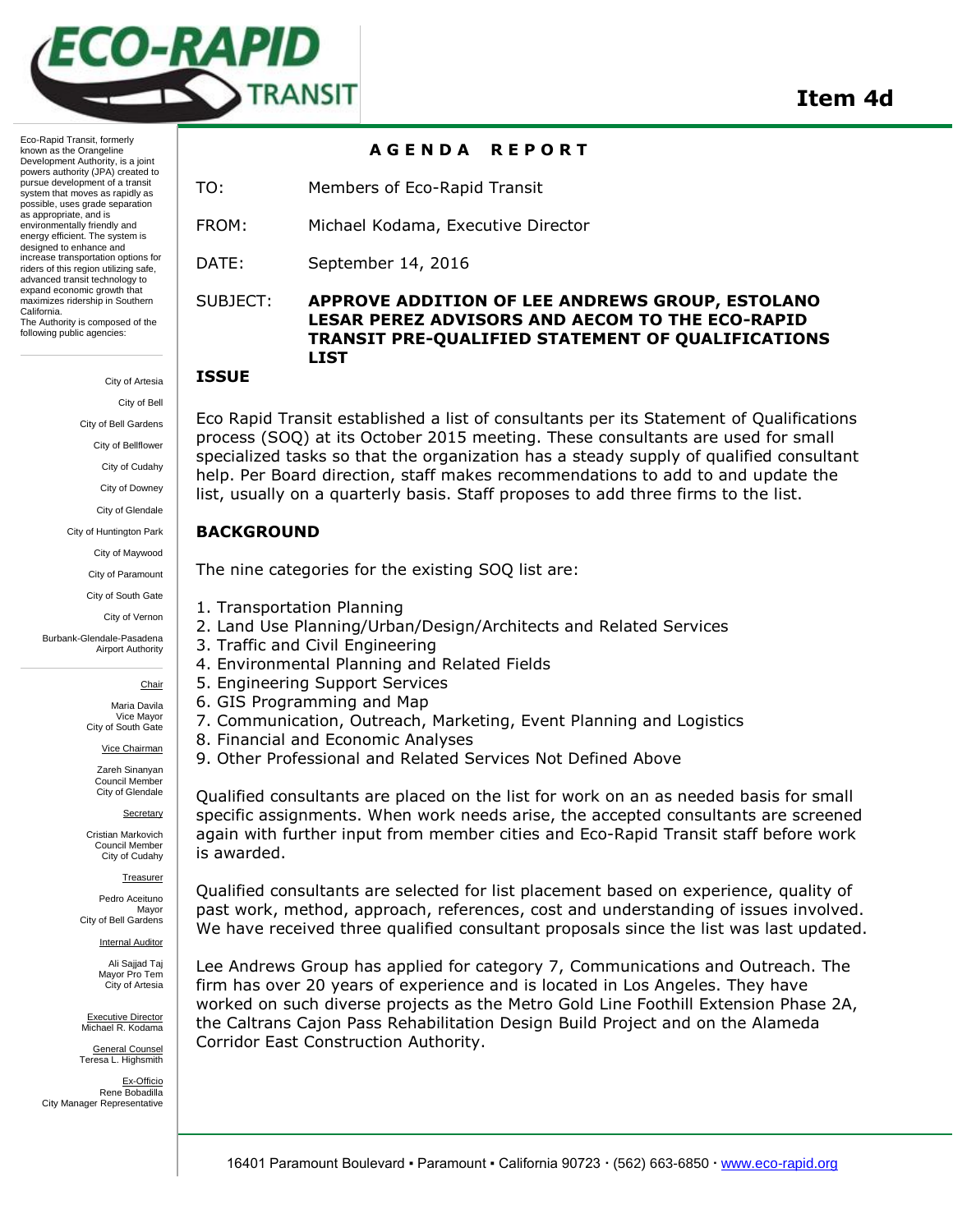

Eco-Rapid Transit, formerly known as the Orangeline Development Authority, is a joint powers authority (JPA) created to pursue development of a transit system that moves as rapidly as possible, uses grade separation as appropriate, and is environmentally friendly and energy efficient. The system is designed to enhance and increase transportation options for riders of this region utilizing safe, advanced transit technology to expand economic growth that maximizes ridership in Southern California. The Authority is composed of the following public agencies:

> City of Artesia City of Bell City of Bell Gardens City of Bellflower City of Cudahy City of Downey City of Glendale City of Huntington Park City of Maywood City of Paramount City of South Gate City of Vernon Burbank-Glendale-Pasadena Airport Authority

> > **Chair**

Maria Davila Vice Mayor City of South Gate

Vice Chairman

Zareh Sinanyan Council Member City of Glendale

**Secretary** 

Cristian Markovich Council Member City of Cudahy

Treasurer

Pedro Aceituno Mayor City of Bell Gardens

Internal Auditor

Ali Sajjad Taj Mayor Pro Tem City of Artesia

Executive Director Michael R. Kodama

General Counsel Teresa L. Highsmith

Ex-Officio Rene Bobadilla City Manager Representative

Estolano LeSar Perez Advisors has also applied for certification under Category 7. They have past experience working on outreach for Eco-Rapid Transit member South Gate's proposed station, with good results. Other clients include the Southern California Association of Governments, and the County of Los Angeles, where they completed a study and analysis of Transit Oriented Development.

The final applicant is AECOM, a global provider of consulting services. They have requested certification in categories 1-6, and are familiar to the Board as the firm that spearheaded Eco-Rapid Transit's West Santa Ana Branch Land Use Study. As part of that effort they worked the elected officials, staffs and citizens of five member cities.

AECOM has also worked with other clients on related or similar projects. Other clients include SCAG on the Alternatives Analysis for the Corridor, METRO on the Eastside Transit Corridor - Phase 1 (Design-Build) and the Expo Light Rail Transit Line - Phases 1 & 2. AECOM has demonstrated the ability to deal with smaller focused projects, in addition to larger multidisciplinary endeavors as part of a project team.

Staff had intended to recertify firms on the existing SOQ list for approval at the October meeting. Given the recent interest in and expansion of the SOQ list, we intend to present a new recertified list at the December meeting instead.

## **RECOMMENDATION**

It is recommended that the Board:

- 1. Discuss information presented and offer action items; and/or
- 2. Approve addition of Lee Andrews Group, Estolano LeSar Perez Advisors and AECOM to the Eco-Rapid Transit Pre-qualified Statement of Qualifications list.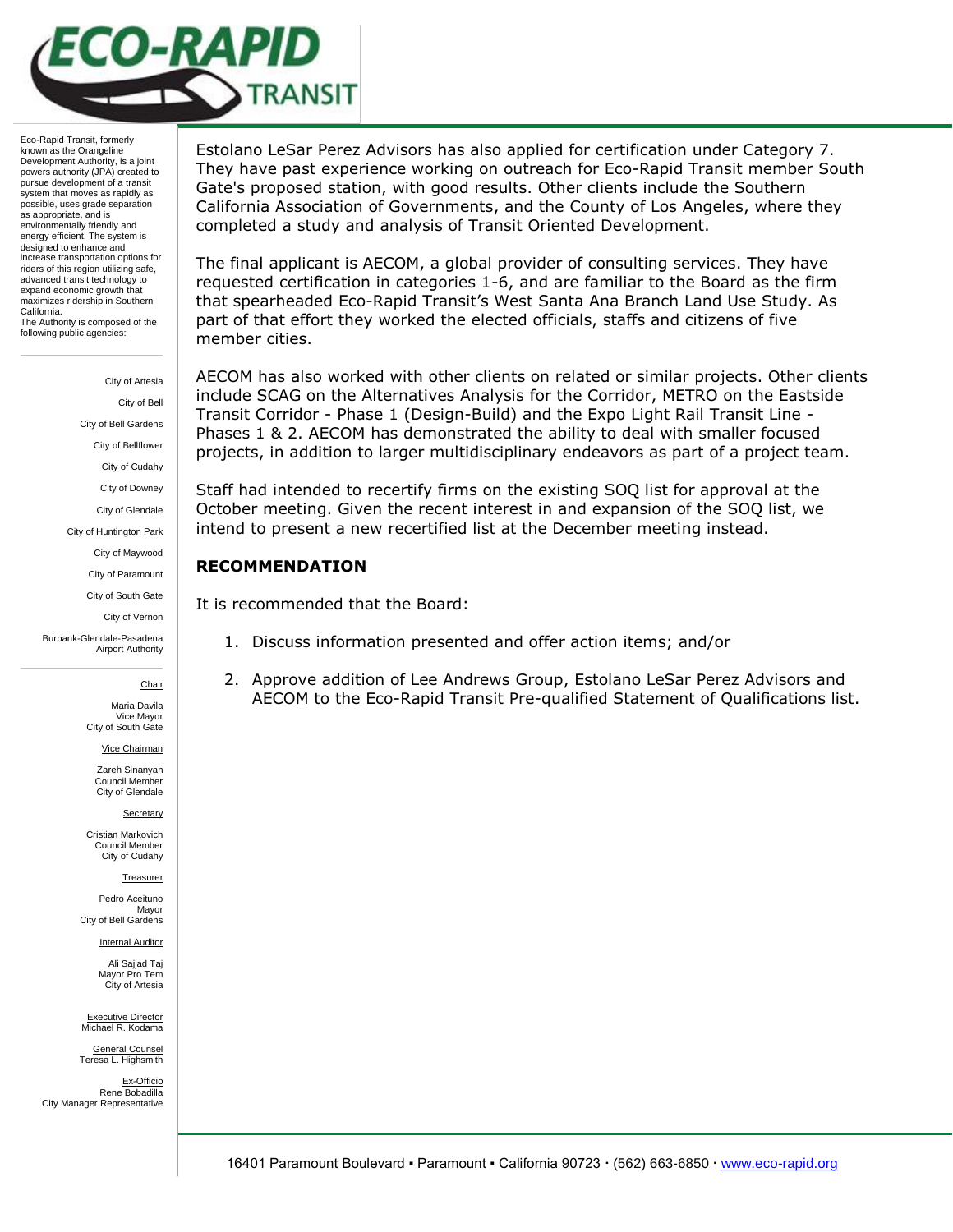#### **DRAFT MINUTES OF A REGULAR MEETING OF THE ORANGELINE DEVELOPMENT AUTHORITY August 10, 2016**

### **CALL TO ORDER**

City of South Gate, Vice-Mayor and Board Chair, Maria Davila called the meeting to order at 6:34 p.m. at the Gateway Cities Council of Governments, City of Paramount.

#### **PLEDGE OF ALLEGIANCE**

Borja Leon, Deputy Mayor, City of Los Angeles led the assembly in the salute to the flag.

#### **ROLL CALL AND INTRODUCTION OF ATTENDEES**

Authority Board Members:

Maria Davila, Board Chair, Vice-Mayor, City of South Gate Cristian Markovich – Board Secretary, Councilmember, City of Cudahy Scott A. Larsen, Former Mayor, City of Bellflower Luis H. Marquez, Councilmember, City of Downey Sean Ashton – Councilmember, City of Downey Karina Macias – Councilmember, City of Huntington Park Gene Daniels – Councilmember, City of Paramount Frank Quintero – Commissioner, Burbank-Glendale-Pasadena Airport Authority

Others:

Michael R. Kodama, Executive Director, Eco-Rapid Transit Karen Heit, Deputy Executive Director, Eco-Rapid Transit Saeed Ali, Senior Policy Analyst, Senator Tony Mendoza Rene Bobadilla, Eco-Rapid Transit City Manager Representative Derek Wieske, Director of Public Works, Water and Development Services, City of Vernon Jerard Wright, Policy Analyst, MoveLA Denny Zane, Executive Director, MoveLA Marlene Grossman, Board Chair, MoveLA Borja Leon, Deputy Mayor, City of Los Angeles Elizabeth Alcantar, Field Deputy, First District County of Los Angeles Krystal Markovich, Cudahy Resident Darryl de Pencier, Planner, Kittelson and Associates George Castillo, Director, Gateway Associates Norman Emerson, Emerson and Associates Lillian Burkenheim, Community Planning and Development Director, Eco-Rapid **Transit** Allyn Rifkin, Transportation Planner/Engineer, Eco-Rapid Transit Walter D. Beaumont, Community Planner, Eco-Rapid Transit Cristina Quintero, Marketing Director, Eco-Rapid Transit Isabel Valencia, Technical Assistant, Eco-Rapid Transit

Board Chair, Maria Davila noted the presence of Deputy Mayor Borja Leon. Deputy Mayor Leon works for City of Los Angeles Mayor Eric Garcetti. Mr. Leon addressed the Board and thanked them for their warm welcome.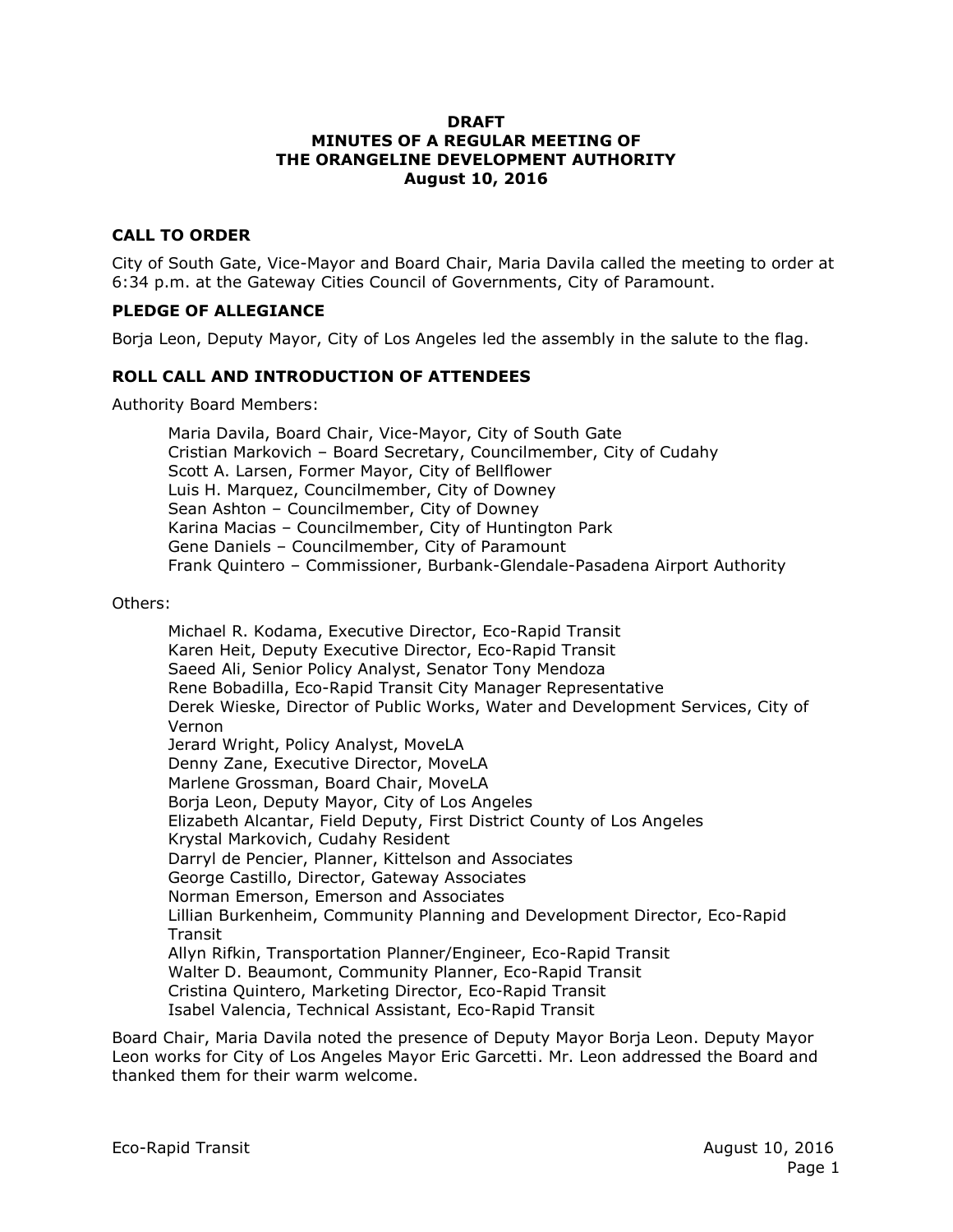#### **ITEM 4 – CONSENT CALENDAR**

#### **Approval of Minutes of July 13, 2016**

#### **Approval of Warrant Register dated August 10, 2016**

#### **Approval of Treasurer Report for the period of July 2016**

**MOTION:** City of Cudahy, Councilmember and Board Secretary Cristian Markovich moved to approve the consent calendar. City of Paramount, Councilmember Gene Daniels seconded the motion, which was approved with City of Downey, Councilmember Luis H. Marquez abstaining from approval of the minutes.

#### **ITEM 5 – PUBLIC COMMENTS**

No comments were given and the public comments portion of the meeting was closed.

#### **ITEM 6 - UPDATE AND/OR ACTION REGARDING ECO-RAPID TRANSIT PLANNING, PROGRAMMING AND FUNDING SUB-COMMITTEE**

Executive Director Michael Kodama provided the Board Members with several handouts related to the Item. Included in the handouts were communication between the Board, Metro, and the South Bay and Gateway Cities Council of Governments. Mr. Kodama invited Sub-Committee Member Scott A. Larsen to summarize their recently completed meeting. Mr. Larsen noted that staff has submitted a scope of work to Metro regarding the MTA Board authorized \$18 million funding for Eco-Rapid Transit. However, he questioned why this process is taking so long to complete and wants action to move this forward now.

Regarding a potential Public Private Partnership or P3 project, Mr. Larsen discussed the Sub-Committee's willingness to further explore this option as it has the potential to "speed up" the construction of the West Santa Ana Branch Line (WSAB). This may require the formation of a Construction Authority and would require significant resources from Metro to establish the organization and retain staff. Mr. Larsen suggested that now is the time to assemble the appropriate team/budget to explore a P3 option. The Sub-Committee believes that the Gateway Cities COG should request a report from Metro regarding their assessment of the P3 option for the WSAB.

Burbank-Glendale-Pasadena Airport Authority, Commissioner Frank Quintero added that State legislation would be required to establish the Authority and perhaps a Public Benefit Corporation.

There followed a general discussion regarding the status of the WASB and the \$18 million Metro Grant by Luis H. Marquez. Councilmember Marquez requested that staff contact the MTA Board Members to determine how Eco-Rapid Transit can access the approved funding now. There followed a general discussion regarding the P3 option and Metro funding.

Board Chair, Maria Davila asked Mr. Kodama to provide more detail on how a construction authority is created and operates. Mr. Kodama replied that there are several successful local examples and detailed how these Authorities are funded and operate. Mr. Leon concluded the discussion by stating that he will brief Mayor Garcetti about the status of the Metro funding and he believes that with Mayor Garcetti's involvement, Metro can move faster and work closer with Eco-Rapid Transit to access the approved funding. Mr. Leon further stated that he believes that the WSAB Line has great potential as a P3 project.

**MOTION:** City of Bellflower, Former Councilmember Scott A. Larsen moved to direct staff to:

1. Secure Metro funding of \$2 million immediately and \$6 million should be available in January;

2. Secure the remaining \$10 million balance of Metro funding over the next fiscal year;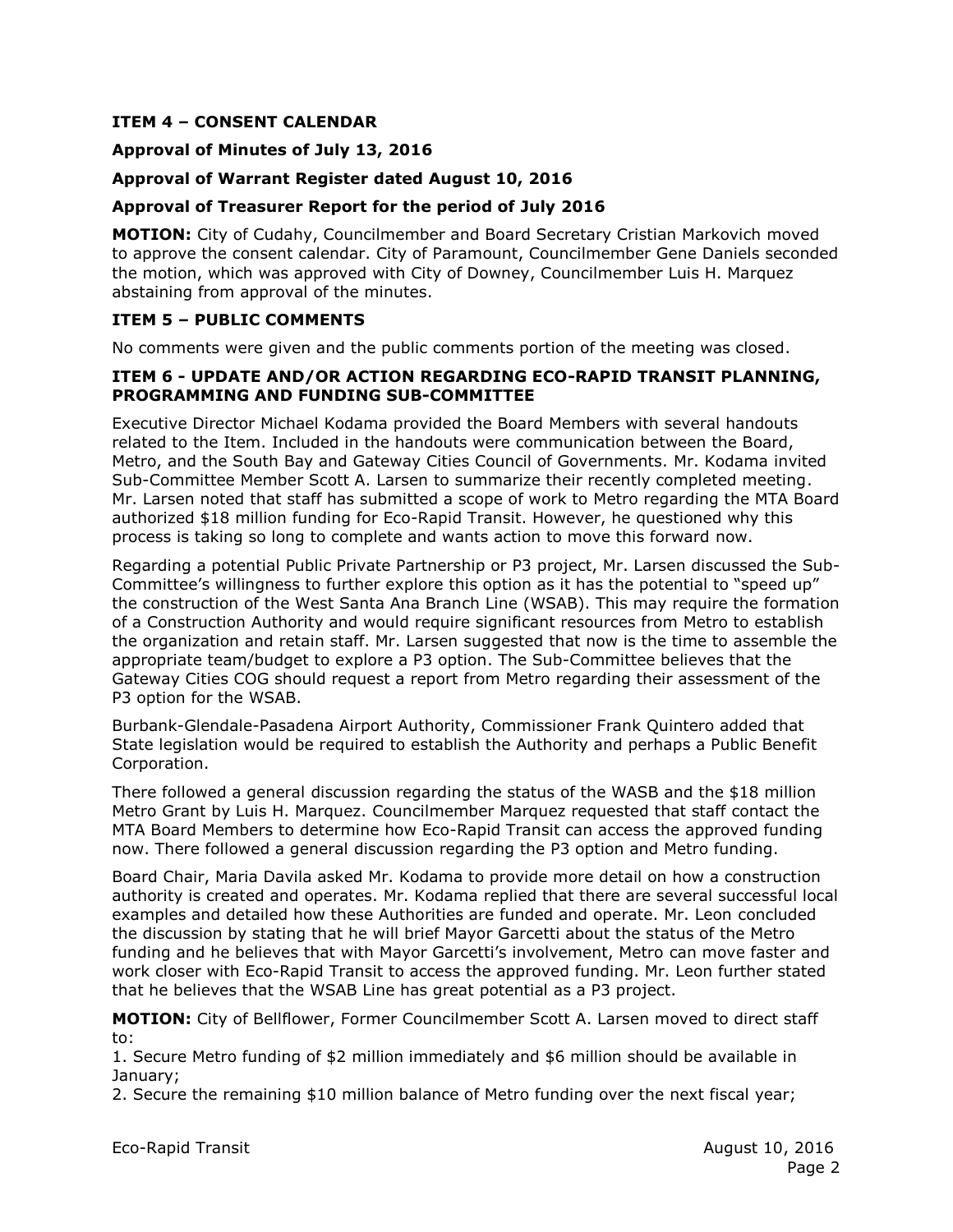3. Finalize the scope of work including the P3 option;

4. Initiate efforts to attract potential P3 partners;

5. Review the viability of forming a Construction Authority;

6. Work with Gateway Cities COG on a request of Metro to provide a P3 assessment; and

7. Seek support for State Legislation to explore feasibility of creating a Construction

Authority and/or a Public Benefit corporation. City of Downey, Councilmember Luis H. Marquez seconded the motion, which was unanimously approved.

#### **ITEM 7 – UPDATE AND/OR ACTION REGARDING ECO-RAPID TRANSIT LEGISLATIVE SUB-COMMITTEE**

This Item was discussed as part of the discussion on Item 6.

#### **ITEM 8 – UPDATE AND/OR ACTION REGARDING METRO'S FUNDING OF ECO-RAPID TRANSIT ACTIVITIES RELATED TO THE DESIGN AND DEVELOPMENT OF A SUSTAINABLE TRANSIT CORRIOR**

Eco-Rapid Transit Community Planning and Development Director Lillian Burkenheim noted that progress is being made regarding efforts to secure funding and prepare for the necessary planning and engineering work in order to build a sustainable and successful transit corridor. Ms. Burkenheim stated that Metro intends to select the West Santa Ana Branch Line EIR consultant team in September. The EIR will also review land-use changes that are proposed for the station areas. Some station areas including Vernon, Paramount and South Gate require study and that effort is underway. The documents finalizing the station area planning grant from Metro have been fully executed and Ms. Burkenheim expects work to begin on this effort in the near future. The effort will include a survey of potential 15-20 acre sites for the Maintenance Facility.

**MOTION:** City of Huntington Park, Councilmember Karina Macias moved to receive and file Items 8 and 10. City of Downey, Councilmember Sean Ashton seconded the motion, which was unanimously approved.

#### **ITEM 9 – DISCUSSION AND/OR DIRECTION TO STAFF REGARDING REQUESTS FOR INFORMATION FOR ECO-RAPID TRANSIT PLANNING, ENGINEERING, AND TECHNICAL SUPPORT SERVICES AND POTENTIAL P3 PARTNERSHIPS**

Item 9 was discussed after Item 10.

Eco-Rapid Transit Community Planner, Walter Beaumont discussed a need to solicit consultants for the planning grant discussed previously. Mr. Beaumont also noted that with regards to P3, there is private sector interest in the design, building, financing, operation and maintenance of the West Santa Ana Branch Line as opposed to only construction. According to Mr. Beaumont, the suitability and appropriate level of responsibility of a Public Private Partnership for the WSAB should be studied. In response to a question from Board Member Quintero, Mr. Beaumont indicated that private sector firms interested in becoming potential P3 partners are encouraged to submit a Statement of Qualifications to Eco-Rapid Transit at any time while these issues are being studied.

**MOTION:** City of Downey, Councilmember Luis H. Marquez moved to receive and file the Item. Burbank-Glendale-Pasadena Airport Authority, Commissioner Frank Quintero seconded the motion, which was unanimously approved.

#### **ITEM 10 – UPDATE AND/OR ACTION REGARDING ECO-RAPID TRANSIT/WEST SANTA ANA BRANCH EIR/STATION AREA PLANNING/ JOINT DEVELOPMENT PROCESSES INCLUDING ORGANIZATIONAL REQUIREMENTS TO IMPLEMENT PUBLIC PRIVATE PARTNERSHIPS**

Item 10 was discussed out of order.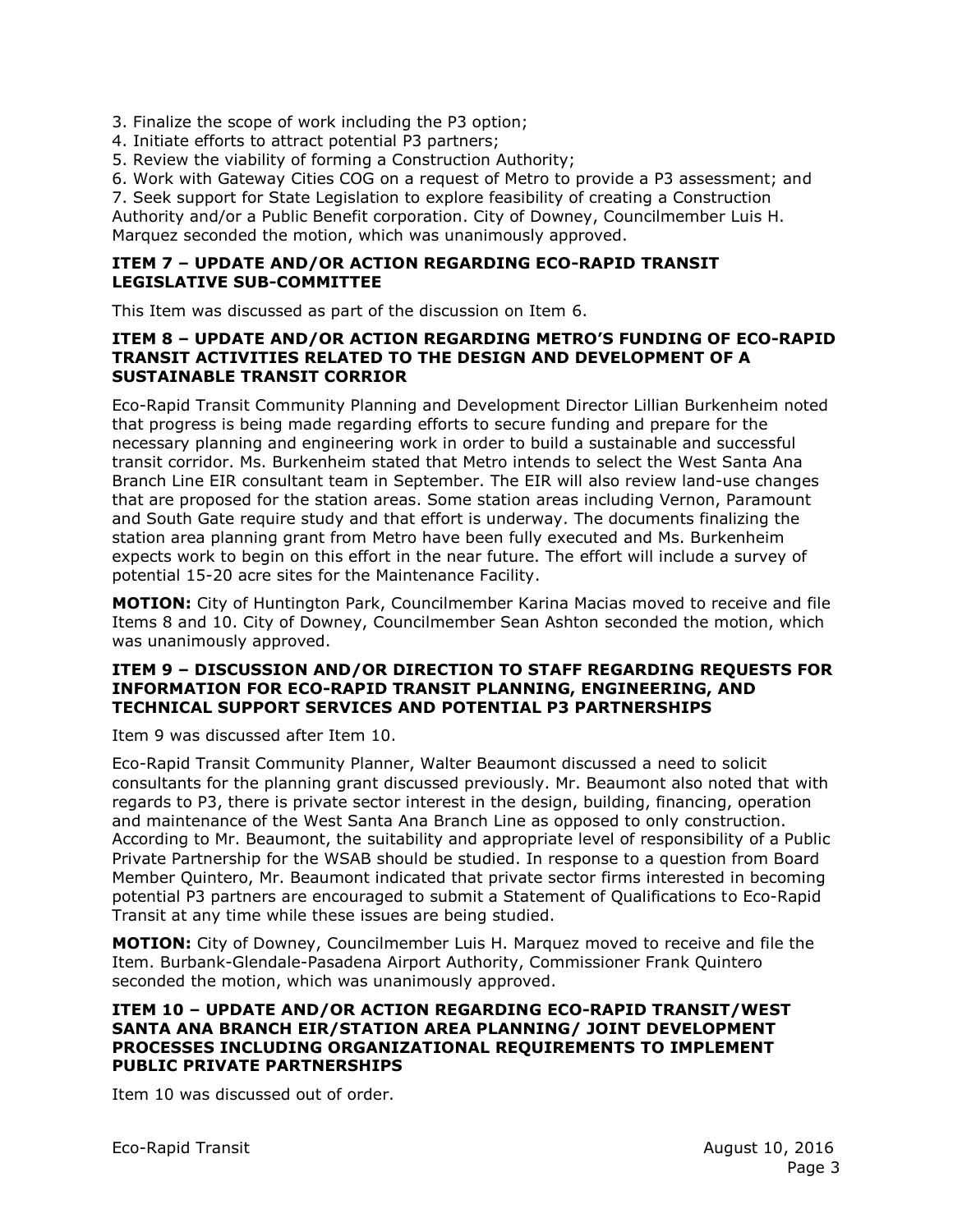Lillian Burkenheim discussed the recent visit by the Associate Director for the Federal Minority Business Development Agency and the opportunities and mutual interests to develop the WSAB transportation corridor. The federal officials toured the area and in their opinion, the corridor's demographics, workforce and infrastructure are beneficial for growth and sustainable development.

Lastly, Ms. Burkenheim stated that a P3 opportunity for economic development in addition to the transit line should be studied using models in the US and Canada and could be incorporated into the scope and budget for the Metro Planning Grant.

**MOTION:** City of Downey, Councilmember Sean Ashton moved to receive and file the Item. City of Huntington Park, Councilmember Karina Macias seconded the motion, which was unanimously approved.

## **ITEM 11 – COMMUNICATION ITEMS TO THE BOARD**

Several newspaper articles, communications between Metro and local government, and details regarding an on-line interview with Board Member Karina Macias were distributed to the Members. Board Deputy Executive Director Karen Heit gave the Members an overview of the package of letters between Metro and local government.

## **ITEM 12 – COMMUNICATION ITEMS FROM THE BOARD**

Board Member Luis H. Marquez announced that the Los Angeles County Board of Supervisors approved funding to re-develop the County's South Rancho Campus, a portion of which will be transformed into a soccer and sports complex. The new complex will be adjacent to the proposed Gardendale Eco-Rapid Transit Station in Downey. Mr. Marquez was congratulated for his efforts to develop the soccer and sports complex which he initiated four years ago upon becoming Mayor for the City of Downey.

## **ITEM 18 – ADJOURNMENT**

There being no further business to come before the Board the meeting was adjourned at 7:43 p.m.

> \_\_\_\_\_\_\_\_\_\_\_\_\_\_\_\_\_\_\_\_\_\_\_\_\_\_\_\_\_\_\_ **Secretary**

Attest:

\_\_\_\_\_\_\_\_\_\_\_\_\_\_\_\_\_\_\_\_\_\_\_\_\_\_\_\_\_\_\_\_\_\_ Chair

Approved: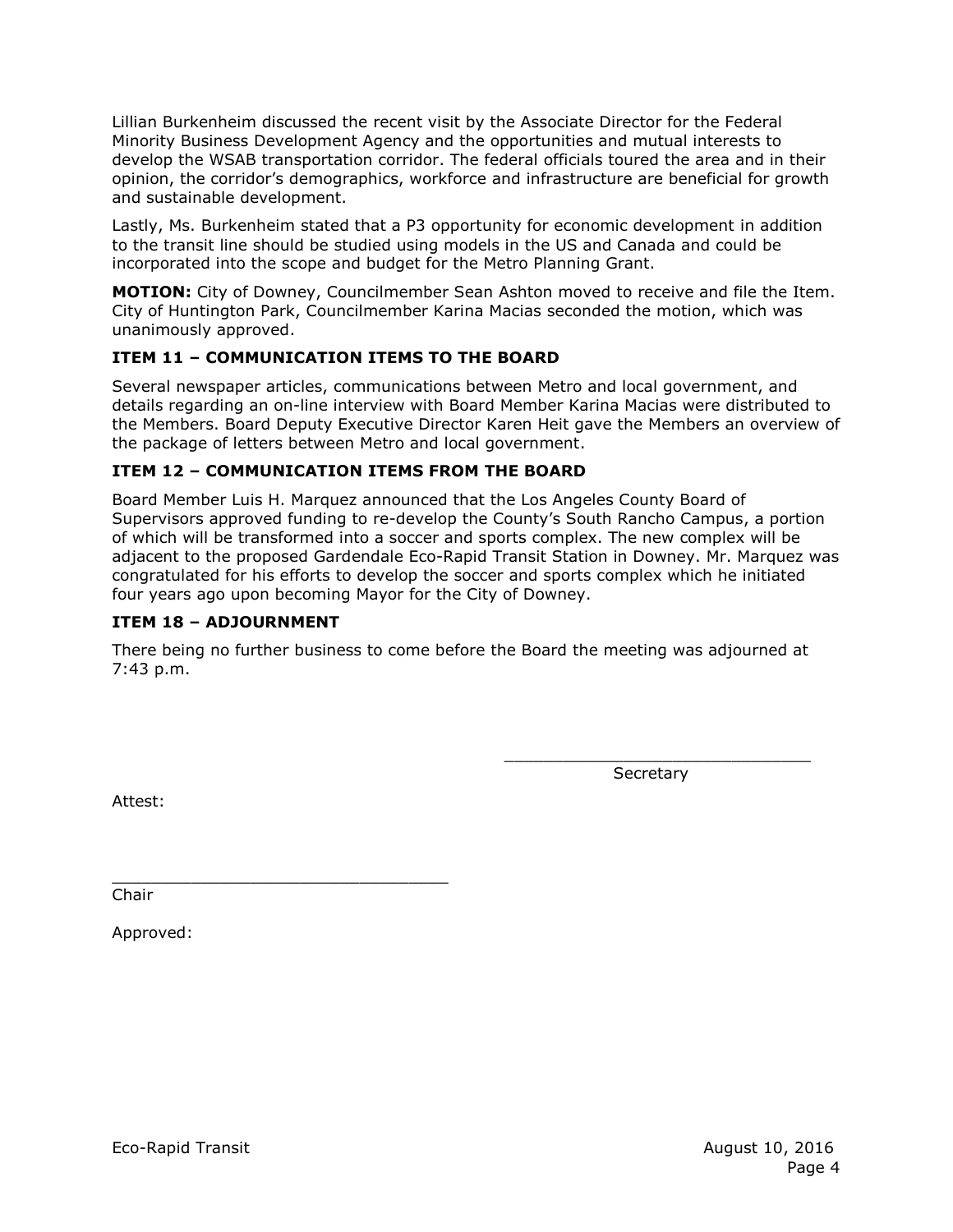## **ORANGELINE DEVELOPMENT AUTHORITY ECO-RAPID TRANSIT**

## **WARRANT REGISTER (SEPTEMBER 14, 2016)**

| WARRANT | Vendor            |                                       |                 |
|---------|-------------------|---------------------------------------|-----------------|
| NO.     | NO.               | Name                                  | Amount          |
| 10654   | AEC01             | <b>AECOM</b>                          | \$<br>6,694.34  |
| 10655   | ALL01             | ALL AMERICAN TROPHY AND ENGRAVING CO. | 78.48           |
| 10656   | BAT01             | <b>RONALD BATES</b>                   | 1,900.00        |
| 10657   | BEA01             | <b>WALTER D. BEAUMONT</b>             | 252.42          |
| 10658   | BRO01             | <b>DENNIS BROOKS</b>                  | 180.00          |
| 10659   | BUL01             | <b>BULLDOG PREMIUM FINANCE</b>        | 507.97          |
| 10660   | CIT <sub>01</sub> | <b>CITY OF BELLFLOWER</b>             | 300.00          |
| 10661   | DAN01             | <b>GENE DANIELS</b>                   | 100.00          |
| 10662   | DAV01             | <b>MARIA DAVILA</b>                   | 100.00          |
| 10663   | EME01             | <b>NORMAN EMERSON</b>                 | 2,400.00        |
| 10664   | KIE01             | <b>BARRY KIELSMEIER</b>               | 292.50          |
| 10665   | KOD01             | MICHAEL R. KODAMA                     | 7,724.93        |
| 10666   | KON01             | <b>KONICA MINOLTA</b>                 | 279.58          |
| 10667   | LAF01             | LA FORET ADVERTISING                  | 200.00          |
| 10668   | LAR01             | <b>SCOTT LARSEN</b>                   | 100.00          |
| 10669   | MAC01             | <b>KARINA MACIAS</b>                  | 100.00          |
| 10670   | MAR01             | <b>CRISTIAN MANUEL MARKOVICH</b>      | 100.00          |
| 10671   | MAR03             | LUIS H. MARQUEZ                       | 100.00          |
| 10672   | QUI01             | <b>FRANK QUINTERO</b>                 | 100.00          |
| 10673   | RIF01             | ALLYN D. RIFKIN, PE                   | 577.00          |
| 10674   | SIL <sub>01</sub> | <b>LILLIAN BURKENHEIM</b>             | 2,142.12        |
| 10675   | VAN <sub>01</sub> | <b>VANGUARD INFORMATION TECH</b>      | 230.00          |
| 10676   | KOD01             | MICHAEL R. KODAMA                     | 3,436.00        |
|         |                   | <b>TOTAL</b>                          | \$<br>27,895.34 |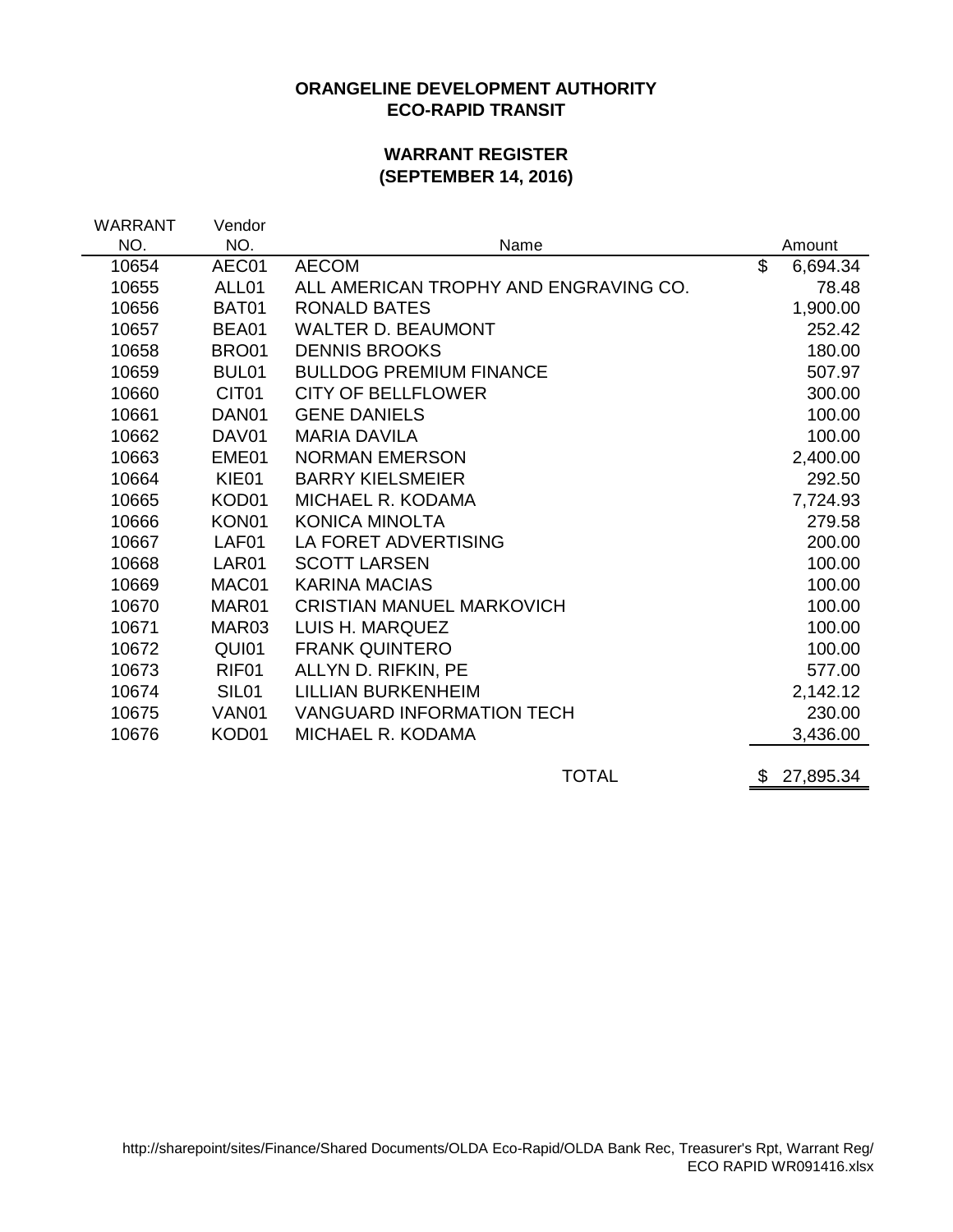| REPORT.: 09/14/16<br>RUN:: 09/14/16<br>Run By.: Darlene Sarty |                                                                                                                                                                                                                                                                                                                                                                                                        |                            |                                         | ECO-RAPID TRANSIT<br>Cash Disbursement Report by Vendor | PAGE: 001<br>ID #: PYVP<br>$CTL$ .: $ECO$                                                                               |
|---------------------------------------------------------------|--------------------------------------------------------------------------------------------------------------------------------------------------------------------------------------------------------------------------------------------------------------------------------------------------------------------------------------------------------------------------------------------------------|----------------------------|-----------------------------------------|---------------------------------------------------------|-------------------------------------------------------------------------------------------------------------------------|
|                                                               |                                                                                                                                                                                                                                                                                                                                                                                                        |                            |                                         | VENDOR.: AEC01 (AECOM)                                  |                                                                                                                         |
|                                                               |                                                                                                                                                                                                                                                                                                                                                                                                        | ---- WARRANT -----         |                                         |                                                         |                                                                                                                         |
| Invoice No<br>----------                                      | Number<br>$\frac{1}{2}$                                                                                                                                                                                                                                                                                                                                                                                | Date<br>--------           | Amount Paid<br>------------             | G/L Account No<br>--------------                        | Description                                                                                                             |
| 37784083                                                      | XXXXXX                                                                                                                                                                                                                                                                                                                                                                                                 | 09/14/16                   | 6694.34                                 | 010 45040 2010                                          | 10/01/15-12/31/15 PROF.SVCS/OLDA LAND USE SURVEY                                                                        |
|                                                               |                                                                                                                                                                                                                                                                                                                                                                                                        | Vendor's Total =           | ------------<br>6694.34<br>------------ |                                                         |                                                                                                                         |
|                                                               |                                                                                                                                                                                                                                                                                                                                                                                                        |                            |                                         | VENDOR.: ALL01 (ALL AMERICAN TROPHY AND ENGRAVING CO.)  |                                                                                                                         |
|                                                               |                                                                                                                                                                                                                                                                                                                                                                                                        | ---- WARRANT -----         |                                         |                                                         |                                                                                                                         |
| Invoice No                                                    | Number                                                                                                                                                                                                                                                                                                                                                                                                 | Date                       | Amount Paid<br>____________             | G/L Account No                                          | Description                                                                                                             |
| -----------<br>98320                                          | $\frac{1}{2} \frac{1}{2} \frac{1}{2} \frac{1}{2} \frac{1}{2} \frac{1}{2} \frac{1}{2} \frac{1}{2} \frac{1}{2} \frac{1}{2} \frac{1}{2} \frac{1}{2} \frac{1}{2} \frac{1}{2} \frac{1}{2} \frac{1}{2} \frac{1}{2} \frac{1}{2} \frac{1}{2} \frac{1}{2} \frac{1}{2} \frac{1}{2} \frac{1}{2} \frac{1}{2} \frac{1}{2} \frac{1}{2} \frac{1}{2} \frac{1}{2} \frac{1}{2} \frac{1}{2} \frac{1}{2} \frac{$<br>XXXXXX | ---------<br>09/14/16      | 78.48                                   | _______________<br>010 46021 1000                       | RE-DO PLAQUE/APPRECIATION/MICHAEL MCCORMICK                                                                             |
|                                                               |                                                                                                                                                                                                                                                                                                                                                                                                        | Vendor's Total =           | ------------<br>78.48<br>------------   |                                                         |                                                                                                                         |
| Invoice No                                                    | Number                                                                                                                                                                                                                                                                                                                                                                                                 | ---- WARRANT -----<br>Date | Amount Paid                             | VENDOR.: BAT01 (RONALD BATES)<br>G/L Account No         | Description                                                                                                             |
| 201607                                                        | $- - - - - - -$<br>XXXXXX                                                                                                                                                                                                                                                                                                                                                                              | --------<br>09/14/16       | ____________<br>1350.00<br>550.00       | ______________<br>010 46021 1000<br>010 45040 3080      | $\frac{1}{2}$<br>07/01/16-07/24/16 PROFESSIONAL SERVICES/ECO-RAPID<br>07/01/16-07/24/16 PROFESSIONAL SERVICES/METRO TOC |
|                                                               |                                                                                                                                                                                                                                                                                                                                                                                                        | Vendor's Total =           | ------------<br>1900.00<br>------------ |                                                         |                                                                                                                         |
|                                                               |                                                                                                                                                                                                                                                                                                                                                                                                        |                            |                                         | VENDOR.: BEA01 (WALTER D. BEAUMONT)                     |                                                                                                                         |
|                                                               |                                                                                                                                                                                                                                                                                                                                                                                                        | ---- WARRANT -----         |                                         |                                                         |                                                                                                                         |
| Invoice No<br>---------                                       | Number<br>$- - - - - - -$                                                                                                                                                                                                                                                                                                                                                                              | Date<br>--------           | Amount Paid<br>------------             | G/L Account No<br>______________                        | Description<br>$  -$                                                                                                    |
| 201607                                                        | XXXXXX                                                                                                                                                                                                                                                                                                                                                                                                 | 09/14/16                   | 240.00<br>12.42<br>____________         | 010 46021 1000<br>010 46021 1000                        | 07/01/16-07/24/16 PROFESSIONAL SERVICES/ECO-RAPID<br>$07/01/16 - 07/24/16$ REIMBURSE MILEAGE/ECO-RAPID                  |
|                                                               |                                                                                                                                                                                                                                                                                                                                                                                                        | Vendor's Total =           | 252.42<br>------------                  |                                                         |                                                                                                                         |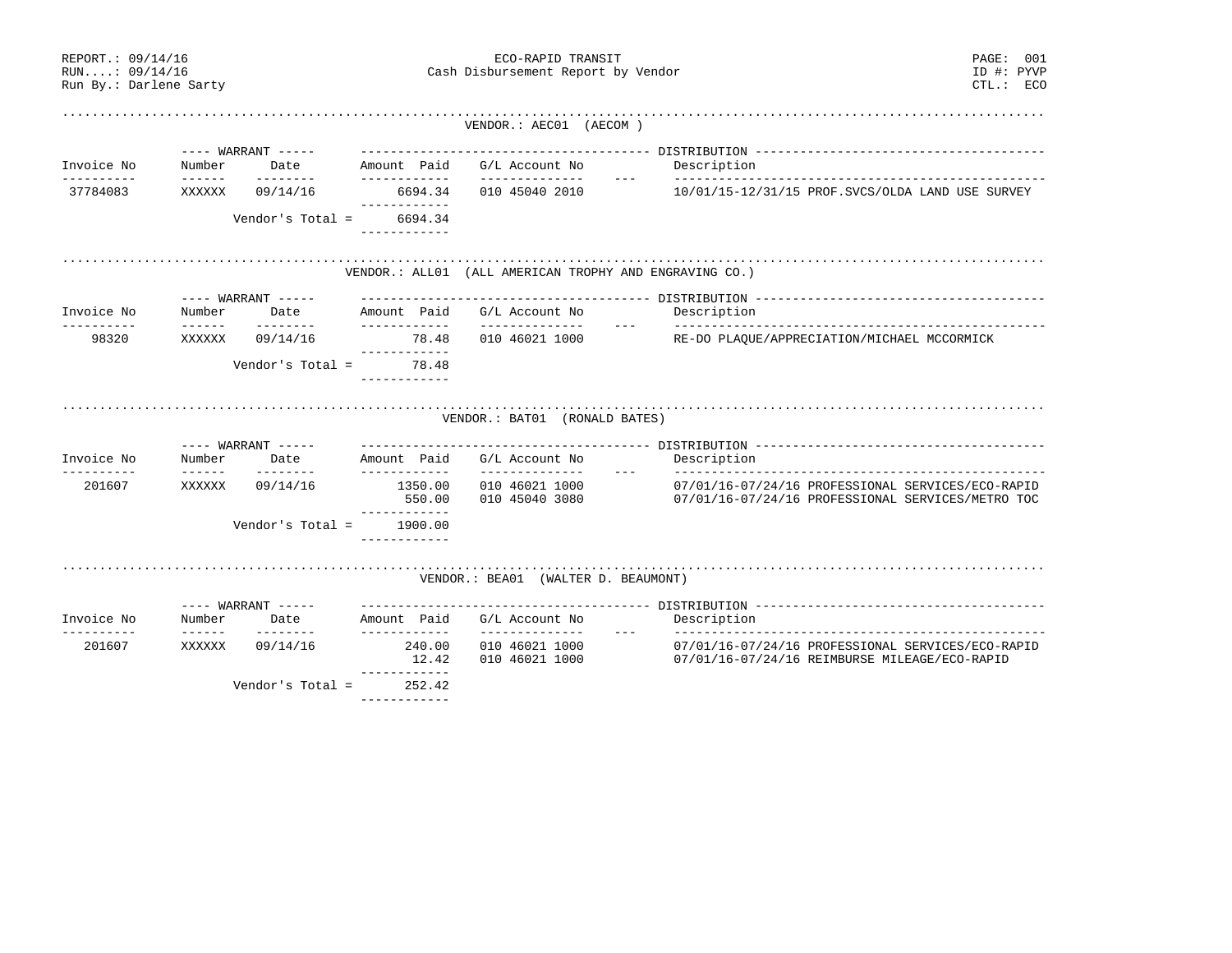| REPORT.: 09/14/16<br>RUN: 09/14/16<br>Run By.: Darlene Sarty |                                                                                                                                                                                                                                                                                                                                                                                                                                                                                                  |                                                 |                                        | PAGE: 002<br>ID #: PYVP<br>Cash Disbursement Report by Vendor<br>CTL.: ECO |                                                                                                                                                                                                                                                                                                                                                                                                             |
|--------------------------------------------------------------|--------------------------------------------------------------------------------------------------------------------------------------------------------------------------------------------------------------------------------------------------------------------------------------------------------------------------------------------------------------------------------------------------------------------------------------------------------------------------------------------------|-------------------------------------------------|----------------------------------------|----------------------------------------------------------------------------|-------------------------------------------------------------------------------------------------------------------------------------------------------------------------------------------------------------------------------------------------------------------------------------------------------------------------------------------------------------------------------------------------------------|
|                                                              |                                                                                                                                                                                                                                                                                                                                                                                                                                                                                                  |                                                 |                                        | VENDOR.: BRO01 (DENNIS BROOKS)                                             |                                                                                                                                                                                                                                                                                                                                                                                                             |
| Invoice No                                                   | Number                                                                                                                                                                                                                                                                                                                                                                                                                                                                                           | ---- WARRANT -----<br>Date                      | Amount Paid                            | G/L Account No                                                             | Description                                                                                                                                                                                                                                                                                                                                                                                                 |
| ----------<br>201607                                         | $- - - - - - -$<br>XXXXXX                                                                                                                                                                                                                                                                                                                                                                                                                                                                        | ---------<br>09/14/16                           | ------------<br>180.00                 | --------------<br>010 46021 1000                                           | $\frac{1}{2}$<br>07/01/16-07/24/16 PROFESSIONAL SERVICES/ECO-RAPID                                                                                                                                                                                                                                                                                                                                          |
|                                                              |                                                                                                                                                                                                                                                                                                                                                                                                                                                                                                  | Vendor's Total =                                | ------------<br>180.00<br>------------ |                                                                            |                                                                                                                                                                                                                                                                                                                                                                                                             |
|                                                              |                                                                                                                                                                                                                                                                                                                                                                                                                                                                                                  |                                                 |                                        | VENDOR.: BUL01 (BULLDOG PREMIUM FINANCE)                                   |                                                                                                                                                                                                                                                                                                                                                                                                             |
| Invoice No<br>----------                                     | Number<br>$- - - - - - -$                                                                                                                                                                                                                                                                                                                                                                                                                                                                        | ---- WARRANT -----<br>Date<br>$- - - - - - - -$ | Amount Paid<br>____________            | G/L Account No<br>______________                                           | Description<br>$\frac{1}{2}$                                                                                                                                                                                                                                                                                                                                                                                |
| B60831<br>B60831A                                            | XXXXXX<br>XXXXXX                                                                                                                                                                                                                                                                                                                                                                                                                                                                                 | 09/14/16<br>09/14/16                            | 416.52<br>91.45<br>-------------       | 010 46040 1000<br>010 46040 1000                                           | INSURANCE FEES/ACCOUNT #552968482<br>INSURANCE FEES/ACCOUNT #2994852                                                                                                                                                                                                                                                                                                                                        |
|                                                              |                                                                                                                                                                                                                                                                                                                                                                                                                                                                                                  | Vendor's Total =                                | 507.97<br>------------                 |                                                                            |                                                                                                                                                                                                                                                                                                                                                                                                             |
| Invoice No<br>----------                                     | Number<br>$\begin{array}{cccccccccc} \multicolumn{2}{c}{} & \multicolumn{2}{c}{} & \multicolumn{2}{c}{} & \multicolumn{2}{c}{} & \multicolumn{2}{c}{} & \multicolumn{2}{c}{} & \multicolumn{2}{c}{} & \multicolumn{2}{c}{} & \multicolumn{2}{c}{} & \multicolumn{2}{c}{} & \multicolumn{2}{c}{} & \multicolumn{2}{c}{} & \multicolumn{2}{c}{} & \multicolumn{2}{c}{} & \multicolumn{2}{c}{} & \multicolumn{2}{c}{} & \multicolumn{2}{c}{} & \multicolumn{2}{c}{} & \multicolumn{2}{c}{} & \mult$ | ---- WARRANT -----<br>Date<br>--------          | Amount Paid<br>------------            | VENDOR.: CIT01 (CITY OF BELLFLOWER)<br>G/L Account No<br>_______________   | Description<br>$\frac{1}{2} \frac{1}{2} \frac{1}{2} \frac{1}{2} \frac{1}{2} \frac{1}{2} \frac{1}{2} \frac{1}{2} \frac{1}{2} \frac{1}{2} \frac{1}{2} \frac{1}{2} \frac{1}{2} \frac{1}{2} \frac{1}{2} \frac{1}{2} \frac{1}{2} \frac{1}{2} \frac{1}{2} \frac{1}{2} \frac{1}{2} \frac{1}{2} \frac{1}{2} \frac{1}{2} \frac{1}{2} \frac{1}{2} \frac{1}{2} \frac{1}{2} \frac{1}{2} \frac{1}{2} \frac{1}{2} \frac{$ |
| 201608                                                       | XXXXXX                                                                                                                                                                                                                                                                                                                                                                                                                                                                                           | 09/14/16                                        | 300.00                                 | 010 46021 1000                                                             | 08/16 PROFESSIONAL SERVICES/OLDA                                                                                                                                                                                                                                                                                                                                                                            |
|                                                              |                                                                                                                                                                                                                                                                                                                                                                                                                                                                                                  | Vendor's Total =                                | ------------<br>300.00<br>____________ |                                                                            |                                                                                                                                                                                                                                                                                                                                                                                                             |
|                                                              |                                                                                                                                                                                                                                                                                                                                                                                                                                                                                                  |                                                 |                                        | VENDOR.: DAN01 (GENE DANIELS)                                              |                                                                                                                                                                                                                                                                                                                                                                                                             |
|                                                              |                                                                                                                                                                                                                                                                                                                                                                                                                                                                                                  | ---- WARRANT -----                              |                                        |                                                                            |                                                                                                                                                                                                                                                                                                                                                                                                             |
| Invoice No<br>__________                                     | Number                                                                                                                                                                                                                                                                                                                                                                                                                                                                                           | Date<br>---------                               | Amount Paid<br>------------            | G/L Account No<br>--------------                                           | Description<br>$\frac{1}{2}$                                                                                                                                                                                                                                                                                                                                                                                |
| B60810                                                       | XXXXXX                                                                                                                                                                                                                                                                                                                                                                                                                                                                                           | 09/14/16                                        | 100.00<br>____________                 | 010 46000 1000                                                             | 08/10/16 OLDA BOARD MEETING STIPEND                                                                                                                                                                                                                                                                                                                                                                         |
|                                                              |                                                                                                                                                                                                                                                                                                                                                                                                                                                                                                  | Vendor's Total =                                | 100.00<br>------------                 |                                                                            |                                                                                                                                                                                                                                                                                                                                                                                                             |
|                                                              |                                                                                                                                                                                                                                                                                                                                                                                                                                                                                                  |                                                 |                                        | VENDOR.: DAV01 (MARIA DAVILA)                                              |                                                                                                                                                                                                                                                                                                                                                                                                             |
| Invoice No<br>---------                                      | Number                                                                                                                                                                                                                                                                                                                                                                                                                                                                                           | ---- WARRANT -----<br>Date<br>--------          | Amount Paid<br>------------            | G/L Account No<br>_______________                                          | Description<br>$- - - -$                                                                                                                                                                                                                                                                                                                                                                                    |
| B60810                                                       | XXXXXX                                                                                                                                                                                                                                                                                                                                                                                                                                                                                           | 09/14/16                                        | 100.00<br>------------                 | 010 46000 1000                                                             | 08/10/16 OLDA BOARD MEETING STIPEND                                                                                                                                                                                                                                                                                                                                                                         |
|                                                              |                                                                                                                                                                                                                                                                                                                                                                                                                                                                                                  | Vendor's Total =                                | 100.00<br>------------                 |                                                                            |                                                                                                                                                                                                                                                                                                                                                                                                             |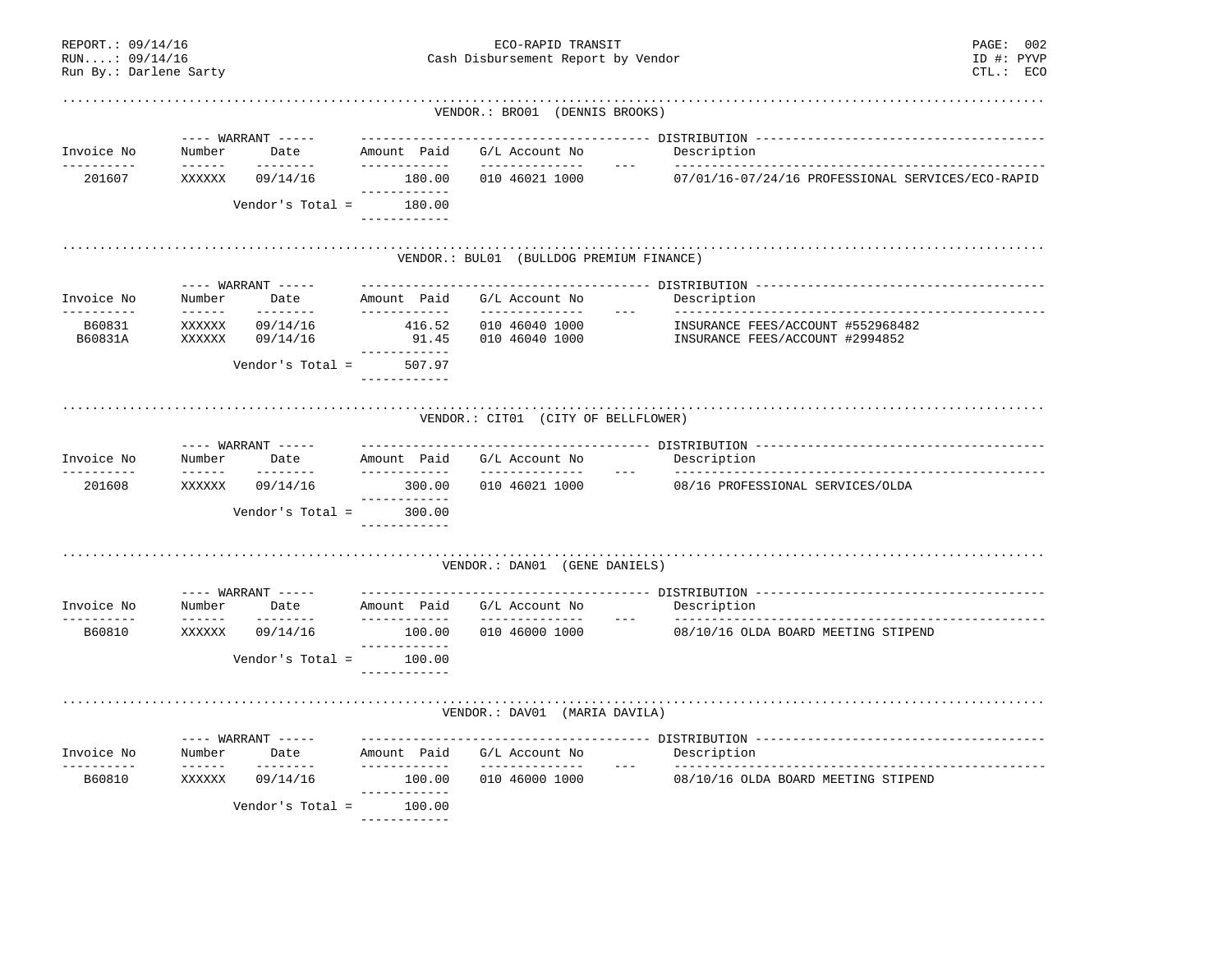| RUN: 09/14/16<br>Run By.: Darlene Sarty |                           |                            |                                        | Cash Disbursement Report by Vendor                 | ID #: PYVP<br>$CTL$ .: $ECO$                                                                           |
|-----------------------------------------|---------------------------|----------------------------|----------------------------------------|----------------------------------------------------|--------------------------------------------------------------------------------------------------------|
|                                         |                           |                            |                                        | VENDOR.: EME01 (NORMAN EMERSON)                    |                                                                                                        |
|                                         |                           | $---$ WARRANT $---$        |                                        |                                                    |                                                                                                        |
| Invoice No                              | Number                    | Date                       | Amount Paid                            | G/L Account No                                     | Description                                                                                            |
| ----------<br>20167                     | $- - - - - - -$<br>XXXXXX | --------<br>09/14/16       | ------------<br>2400.00                | --------------<br>010 46021 1000                   | 07/01/16-07/24/16 PROFESSIONAL SERVICES/ECO-RAPID                                                      |
|                                         |                           | Vendor's Total =           | -----------<br>2400.00<br>------------ |                                                    |                                                                                                        |
|                                         |                           |                            |                                        | VENDOR.: KIE01 (BARRY KIELSMEIER)                  |                                                                                                        |
|                                         |                           | ---- WARRANT -----         |                                        |                                                    |                                                                                                        |
| Invoice No                              | Number                    | Date                       | Amount Paid                            | G/L Account No                                     | Description                                                                                            |
| 201607                                  | ------<br>XXXXXX          | --------<br>09/14/16       | ------------<br>157.50<br>135.00       | --------------<br>010 46021 1000<br>010 45040 3080 | 07/01/16-07/24/16 PROFESSIONAL SERVICES/ECO-RAPID<br>07/01/16-07/24/16 PROFESSIONAL SERVICES/METRO TOC |
|                                         |                           | Vendor's Total =           | -----------<br>292.50<br>------------  |                                                    |                                                                                                        |
| Invoice No                              | Number                    | ---- WARRANT -----<br>Date | Amount Paid                            | G/L Account No                                     | Description                                                                                            |
| 201608                                  | XXXXXX                    | --------<br>09/14/16       | ------------<br>6568.98                | ______________<br>010 46022 1000                   | 07/25/16-08/24/16 ADMINISTRATION SVCS/ECO-RAPID                                                        |
|                                         |                           |                            | 67.50                                  | 010 45020 3030                                     | 07/25/16-08/24/16 ADMINISTRATION SVCS/HP-PKG                                                           |
|                                         |                           |                            | 182.16                                 | 010 45020 3070                                     | 07/25/16-08/24/16 ADMINISTRATION SVCS/BHP I-5 TMP                                                      |
| B60831                                  | XXXXXX                    | 09/14/16                   | 22.50<br>883.79                        | 010 45020 3080<br>010 46022 1000                   | 07/25/16-08/24/16 ADMINISTRATION SVCS/METRO TOC<br>08/16 BOARD MEETING & OTHER EXPENSES                |
| 84201607                                | XXXXXX                    | 09/14/16                   | 2625.00                                | 010 46010 1000                                     | 07/01/16-07/24/16 PROFESSIONAL SERVICES/ECO-RAPID                                                      |
|                                         |                           |                            | 125.00                                 | 010 45010 3030                                     | 07/01/16-07/24/16 PROFESSIONAL SERVICES/HP-PKG                                                         |
|                                         |                           |                            | 187.50                                 | 010 45010 3070                                     | 07/01/16-07/24/16 PROFESSIONAL SERVICES/BHA I-5                                                        |
|                                         |                           |                            | 437.50                                 | 010 45010 3080                                     | 07/01/16-07/24/16 PROFESSIONAL SERVICES/METRO TOC                                                      |
|                                         |                           |                            | 54.00<br>7.00                          | 010 46022 1000<br>010 46022 1000                   | 07/01/16-07/24/16 REIMBURSE MILEAGE/ECO-RAPID<br>07/01/16-07/24/16 REIMBURSE EXPENSES/ECO-RAPID        |
|                                         |                           | Vendor's Total =           | . <u>.</u><br>11160.93                 |                                                    |                                                                                                        |
|                                         |                           |                            |                                        | VENDOR.: KON01 (KONICA MINOLTA)                    |                                                                                                        |
|                                         |                           | ---- WARRANT -----         |                                        |                                                    |                                                                                                        |
| Invoice No                              | Number<br>$- - - - - - -$ | Date<br>--------           | Amount Paid<br>------------            | G/L Account No<br>______________                   | Description<br>_______________________________                                                         |
| 29043242                                | XXXXXX                    | 09/14/16                   | 275.72                                 | 010 45020 1000                                     | 07/10/16-08/10/16 COPIER LEASE, COPIES/ECO-RAPID                                                       |

REPORT.: 09/14/16 ECO-RAPID TRANSIT PAGE: 003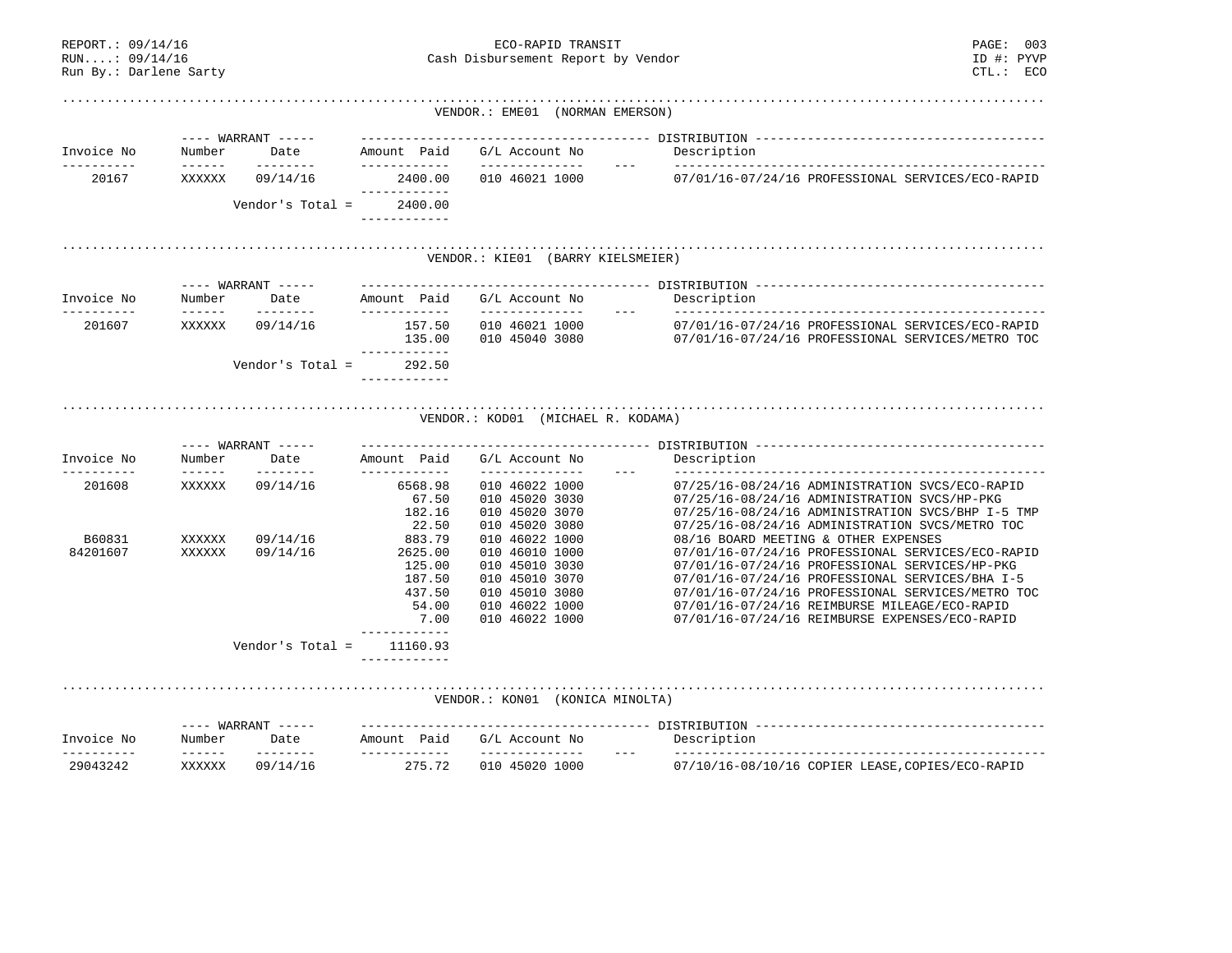| REPORT.: 09/14/16<br>RUN: 09/14/16<br>Run By.: Darlene Sarty |                           |                            |                                        | ECO-RAPID TRANSIT<br>Cash Disbursement Report by Vendor | PAGE: 004<br>ID #: PYVP<br>CTL: ECO                                                                |  |
|--------------------------------------------------------------|---------------------------|----------------------------|----------------------------------------|---------------------------------------------------------|----------------------------------------------------------------------------------------------------|--|
|                                                              |                           |                            |                                        | VENDOR.: KON01 (KONICA MINOLTA) Continue                |                                                                                                    |  |
|                                                              |                           | ---- WARRANT -----         |                                        |                                                         |                                                                                                    |  |
| Invoice No<br>-----------                                    | Number                    | ---------                  | Date Amount Paid<br>------------       | G/L Account No<br>_______________                       | Description                                                                                        |  |
| 29043242                                                     | XXXXXX                    | 09/14/16                   | 0.16<br>0.82                           | 010 45040 3030<br>010 45040 3060                        | 07/10/16-08/10/16 COPIER LEASE, COPIES/HP-PKG<br>07/10/16-08/10/16 COPIER LEASE, COPIES/BLFR. TOD  |  |
|                                                              |                           |                            | 1.57<br>1.31                           | 010 45040 3070<br>010 45040 3080                        | 07/10/16-08/10/16 COPIER LEASE, COPIES/BHA I-5<br>07/10/16-08/10/16 COPIER LEASE, COPIES/METRO TOC |  |
|                                                              |                           |                            | ------------                           |                                                         |                                                                                                    |  |
|                                                              |                           | Vendor's Total =           | 279.58<br>____________                 |                                                         |                                                                                                    |  |
|                                                              |                           | ---- WARRANT -----         |                                        | VENDOR.: LAF01 (LA FORET ADVERTISING)                   |                                                                                                    |  |
| Invoice No                                                   | Number                    |                            |                                        | G/L Account No                                          | Description                                                                                        |  |
| ----------<br>000201                                         | $\frac{1}{2}$<br>XXXXXX   | ---------<br>09/14/16      | -------------                          |                                                         | 07/25/16-08/24/16 WEBSITE MAINTENANCE                                                              |  |
|                                                              |                           | Vendor's Total =           | ------------<br>200.00<br>____________ |                                                         |                                                                                                    |  |
|                                                              |                           |                            |                                        | VENDOR.: LAR01 (SCOTT LARSEN)                           |                                                                                                    |  |
| Invoice No                                                   | Number                    | ---- WARRANT -----<br>Date |                                        |                                                         |                                                                                                    |  |
| -----------                                                  | $\frac{1}{2}$             | ---------                  | Amount Paid                            | G/L Account No                                          | Description                                                                                        |  |
| B60810                                                       | XXXXXX                    | 09/14/16                   | 100.00<br>-------------                |                                                         | 010 46000 1000 08/10/16 OLDA BOARD MEETING STIPEND                                                 |  |
|                                                              |                           |                            | Vendor's Total = $100.00$              |                                                         |                                                                                                    |  |
|                                                              |                           |                            |                                        | VENDOR.: MAC01 (KARINA MACIAS)                          |                                                                                                    |  |
|                                                              |                           |                            |                                        |                                                         |                                                                                                    |  |
| Invoice No<br>________                                       | Number<br>$- - - - - - -$ | ---------                  | ____________                           | Date Amount Paid G/L Account No<br>_______________      | Description                                                                                        |  |
| B60810                                                       | XXXXXX                    | 09/14/16                   | 100.00<br>------------                 | 010 46000 1000                                          | 08/10/16 OLDA BOARD MEETING STIPEND                                                                |  |
|                                                              |                           |                            | Vendor's Total = $100.00$              |                                                         |                                                                                                    |  |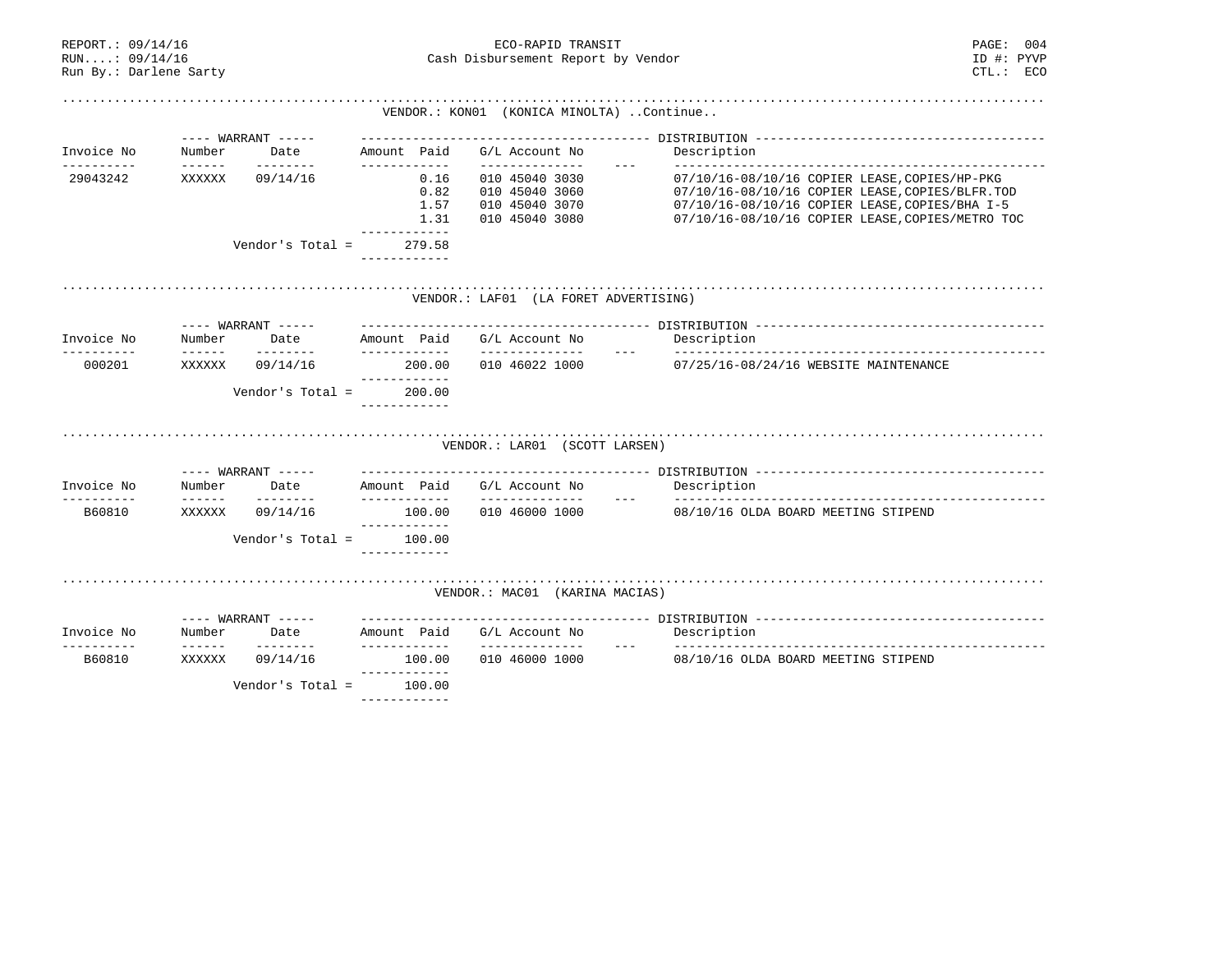| REPORT.: 09/14/16<br>RUN: 09/14/16<br>Run By.: Darlene Sarty |                                                                                                                                                                                                                                                                                                                                                                                                                                                                                                  |                                                                                                                                                                                                                                                                                                                                                                                                                                                                                                    |                                                   | ECO-RAPID TRANSIT<br>Cash Disbursement Report by Vendor                                | PAGE: 005<br>ID #: PYVP<br>$CTL$ .: $ECO$                                                                                                                                                                |
|--------------------------------------------------------------|--------------------------------------------------------------------------------------------------------------------------------------------------------------------------------------------------------------------------------------------------------------------------------------------------------------------------------------------------------------------------------------------------------------------------------------------------------------------------------------------------|----------------------------------------------------------------------------------------------------------------------------------------------------------------------------------------------------------------------------------------------------------------------------------------------------------------------------------------------------------------------------------------------------------------------------------------------------------------------------------------------------|---------------------------------------------------|----------------------------------------------------------------------------------------|----------------------------------------------------------------------------------------------------------------------------------------------------------------------------------------------------------|
|                                                              |                                                                                                                                                                                                                                                                                                                                                                                                                                                                                                  |                                                                                                                                                                                                                                                                                                                                                                                                                                                                                                    |                                                   | VENDOR.: MAR01 (CRISTIAN MANUEL MARKOVICH)                                             |                                                                                                                                                                                                          |
|                                                              |                                                                                                                                                                                                                                                                                                                                                                                                                                                                                                  | $---$ WARRANT $---$                                                                                                                                                                                                                                                                                                                                                                                                                                                                                |                                                   |                                                                                        |                                                                                                                                                                                                          |
| Invoice No<br>__________                                     | Number<br>$- - - - - - -$                                                                                                                                                                                                                                                                                                                                                                                                                                                                        | Date<br>--------                                                                                                                                                                                                                                                                                                                                                                                                                                                                                   | Amount Paid<br>------------                       | G/L Account No<br>______________                                                       | Description                                                                                                                                                                                              |
| B60810                                                       | XXXXXX                                                                                                                                                                                                                                                                                                                                                                                                                                                                                           | 09/14/16                                                                                                                                                                                                                                                                                                                                                                                                                                                                                           | 100.00<br>------------                            | 010 46000 1000                                                                         | 08/10/16 OLDA BOARD MEETING STIPEND                                                                                                                                                                      |
|                                                              |                                                                                                                                                                                                                                                                                                                                                                                                                                                                                                  | Vendor's Total =                                                                                                                                                                                                                                                                                                                                                                                                                                                                                   | 100.00<br>------------                            |                                                                                        |                                                                                                                                                                                                          |
|                                                              |                                                                                                                                                                                                                                                                                                                                                                                                                                                                                                  |                                                                                                                                                                                                                                                                                                                                                                                                                                                                                                    |                                                   | VENDOR.: MAR03 (LUIS H. MARQUEZ)                                                       |                                                                                                                                                                                                          |
|                                                              |                                                                                                                                                                                                                                                                                                                                                                                                                                                                                                  | ---- WARRANT -----                                                                                                                                                                                                                                                                                                                                                                                                                                                                                 |                                                   |                                                                                        |                                                                                                                                                                                                          |
| Invoice No<br>-----------                                    | Number<br>$\begin{array}{cccccccccc} \multicolumn{2}{c}{} & \multicolumn{2}{c}{} & \multicolumn{2}{c}{} & \multicolumn{2}{c}{} & \multicolumn{2}{c}{} & \multicolumn{2}{c}{} & \multicolumn{2}{c}{} & \multicolumn{2}{c}{} & \multicolumn{2}{c}{} & \multicolumn{2}{c}{} & \multicolumn{2}{c}{} & \multicolumn{2}{c}{} & \multicolumn{2}{c}{} & \multicolumn{2}{c}{} & \multicolumn{2}{c}{} & \multicolumn{2}{c}{} & \multicolumn{2}{c}{} & \multicolumn{2}{c}{} & \multicolumn{2}{c}{} & \mult$ | Date<br>--------                                                                                                                                                                                                                                                                                                                                                                                                                                                                                   | Amount Paid<br>------------                       | G/L Account No<br>______________                                                       | Description                                                                                                                                                                                              |
| B60810                                                       | XXXXXX                                                                                                                                                                                                                                                                                                                                                                                                                                                                                           | 09/14/16                                                                                                                                                                                                                                                                                                                                                                                                                                                                                           | 100.00<br>------------                            | 010 46000 1000                                                                         | 08/10/16 OLDA BOARD MEETING STIPEND                                                                                                                                                                      |
|                                                              |                                                                                                                                                                                                                                                                                                                                                                                                                                                                                                  | Vendor's Total =                                                                                                                                                                                                                                                                                                                                                                                                                                                                                   | 100.00<br>------------                            |                                                                                        |                                                                                                                                                                                                          |
| Invoice No                                                   | Number                                                                                                                                                                                                                                                                                                                                                                                                                                                                                           | $---$ WARRANT $---$<br>Date                                                                                                                                                                                                                                                                                                                                                                                                                                                                        | Amount Paid                                       | VENDOR.: QUI01 (FRANK QUINTERO)<br>G/L Account No                                      | Description                                                                                                                                                                                              |
| ----------<br>B60810                                         | $\begin{array}{cccccccccc} \multicolumn{2}{c}{} & \multicolumn{2}{c}{} & \multicolumn{2}{c}{} & \multicolumn{2}{c}{} & \multicolumn{2}{c}{} & \multicolumn{2}{c}{} & \multicolumn{2}{c}{} & \multicolumn{2}{c}{} & \multicolumn{2}{c}{} & \multicolumn{2}{c}{} & \multicolumn{2}{c}{} & \multicolumn{2}{c}{} & \multicolumn{2}{c}{} & \multicolumn{2}{c}{} & \multicolumn{2}{c}{} & \multicolumn{2}{c}{} & \multicolumn{2}{c}{} & \multicolumn{2}{c}{} & \multicolumn{2}{c}{} & \mult$<br>XXXXXX | $\begin{array}{cccccccccc} \multicolumn{2}{c}{} & \multicolumn{2}{c}{} & \multicolumn{2}{c}{} & \multicolumn{2}{c}{} & \multicolumn{2}{c}{} & \multicolumn{2}{c}{} & \multicolumn{2}{c}{} & \multicolumn{2}{c}{} & \multicolumn{2}{c}{} & \multicolumn{2}{c}{} & \multicolumn{2}{c}{} & \multicolumn{2}{c}{} & \multicolumn{2}{c}{} & \multicolumn{2}{c}{} & \multicolumn{2}{c}{} & \multicolumn{2}{c}{} & \multicolumn{2}{c}{} & \multicolumn{2}{c}{} & \multicolumn{2}{c}{} & \mult$<br>09/14/16 | ____________<br>100.00                            | _______________<br>$\frac{1}{2}$<br>010 46000 1000                                     | 08/10/16 OLDA BOARD MEETING STIPEND                                                                                                                                                                      |
|                                                              |                                                                                                                                                                                                                                                                                                                                                                                                                                                                                                  |                                                                                                                                                                                                                                                                                                                                                                                                                                                                                                    | ------------                                      |                                                                                        |                                                                                                                                                                                                          |
|                                                              |                                                                                                                                                                                                                                                                                                                                                                                                                                                                                                  | Vendor's Total =                                                                                                                                                                                                                                                                                                                                                                                                                                                                                   | 100.00<br>____________                            |                                                                                        |                                                                                                                                                                                                          |
|                                                              |                                                                                                                                                                                                                                                                                                                                                                                                                                                                                                  |                                                                                                                                                                                                                                                                                                                                                                                                                                                                                                    |                                                   | VENDOR.: RIF01 (ALLYN D. RIFKIN, PE)                                                   |                                                                                                                                                                                                          |
|                                                              |                                                                                                                                                                                                                                                                                                                                                                                                                                                                                                  | $---$ WARRANT $---$                                                                                                                                                                                                                                                                                                                                                                                                                                                                                |                                                   |                                                                                        |                                                                                                                                                                                                          |
| Invoice No                                                   | Number                                                                                                                                                                                                                                                                                                                                                                                                                                                                                           | Date                                                                                                                                                                                                                                                                                                                                                                                                                                                                                               | Amount Paid                                       | G/L Account No                                                                         | Description                                                                                                                                                                                              |
| ----------<br>201607                                         | XXXXXX                                                                                                                                                                                                                                                                                                                                                                                                                                                                                           | ---------<br>09/14/16                                                                                                                                                                                                                                                                                                                                                                                                                                                                              | ------------<br>300.00<br>250.00<br>19.44<br>7.56 | ______________<br>010 46021 1000<br>010 45040 3070<br>010 46021 1000<br>010 45040 3070 | 07/01/16-07/24/16 PROFESSIONAL SERVICES/ECO-RAPID<br>07/01/16-07/24/16 PROFESSIONAL SVCS/BHA I-5 TMP<br>07/01/16-07/24/16 REIMBURSE MILEAGE/ECO-RAPID<br>07/01/16-07/24/16 REIMBURSE MILEAGE/BHA I-5 TMP |
|                                                              |                                                                                                                                                                                                                                                                                                                                                                                                                                                                                                  | Vendor's Total $=$                                                                                                                                                                                                                                                                                                                                                                                                                                                                                 | 577.00<br>____________                            |                                                                                        |                                                                                                                                                                                                          |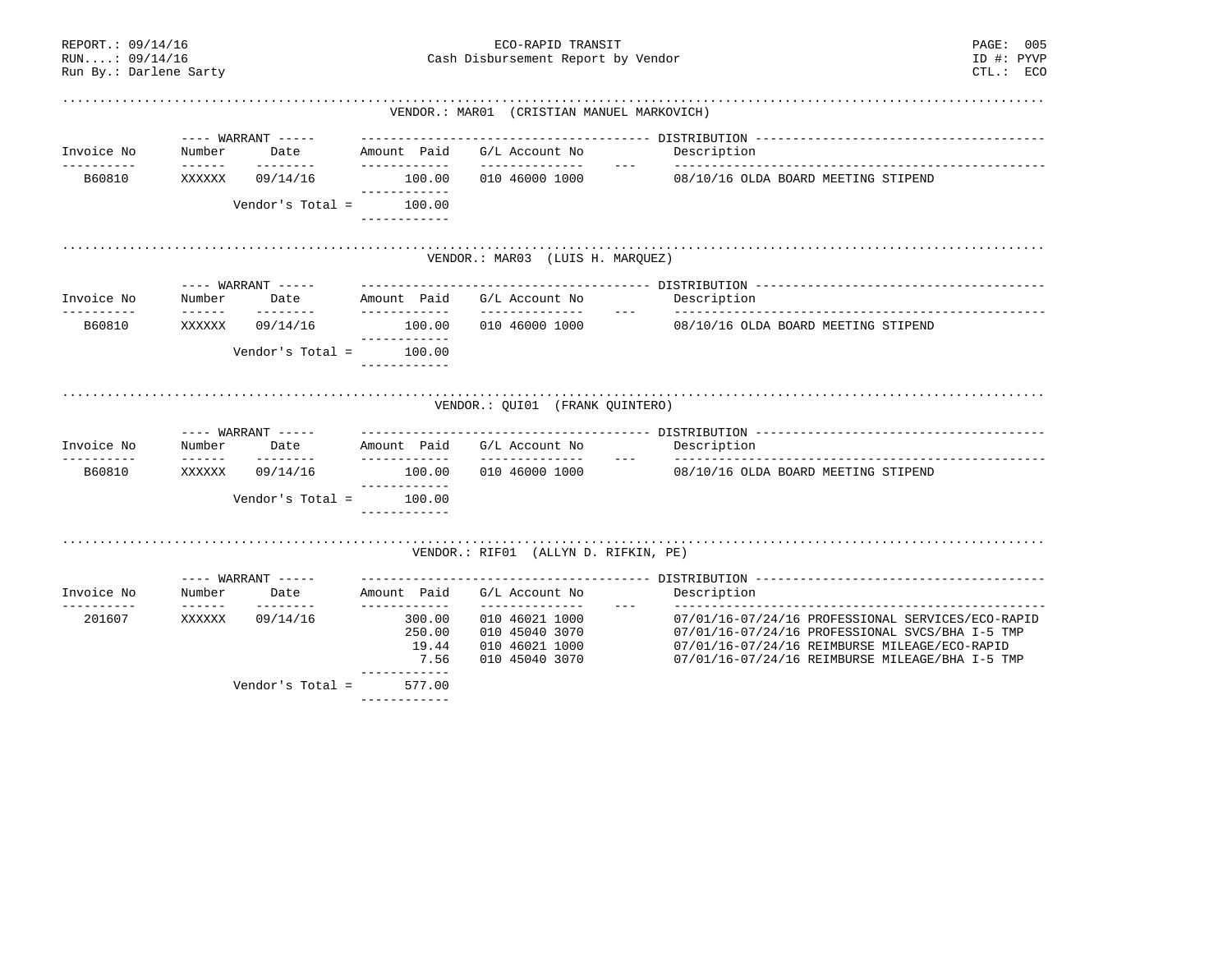| REPORT.: 09/14/16<br>RUN: 09/14/16<br>Run By.: Darlene Sarty |                           |                               |                                                    | ECO-RAPID TRANSIT<br>Cash Disbursement Report by Vendor                                | PAGE:<br>ID #: PYVP<br>CTL: ECO                                                                                                                                                                          | 006 |
|--------------------------------------------------------------|---------------------------|-------------------------------|----------------------------------------------------|----------------------------------------------------------------------------------------|----------------------------------------------------------------------------------------------------------------------------------------------------------------------------------------------------------|-----|
|                                                              |                           |                               |                                                    | VENDOR.: SIL01 (LILLIAN BURKENHEIM)                                                    |                                                                                                                                                                                                          |     |
|                                                              |                           | $---$ WARRANT $---$           |                                                    |                                                                                        |                                                                                                                                                                                                          |     |
| Invoice No                                                   | Number                    | Date                          | Amount Paid                                        | G/L Account No                                                                         | Description                                                                                                                                                                                              |     |
| 201607                                                       | $- - - - - - -$<br>XXXXXX | $- - - - - - - -$<br>09/14/16 | ------------<br>400.00<br>1700.00<br>33.48<br>8.64 | --------------<br>010 46021 1000<br>010 45040 3080<br>010 46021 1000<br>010 45040 3080 | 07/01/16-07/24/16 PROFESSIONAL SERVICES/ECO-RAPID<br>07/01/16-07/24/16 PROFESSIONAL SERVICES/METRO TOC<br>07/01/16-07/24/16 REIMBURSE MILEAGE/ECO-RAPID<br>07/01/16-07/24/16 REIMBURSE MILEAGE/METRO TOC |     |
|                                                              |                           | Vendor's Total =              | 2142.12                                            |                                                                                        |                                                                                                                                                                                                          |     |
|                                                              |                           |                               | VENDOR.: VAN01                                     | (VANGUARD INFORMATION TECHNOLOGY SOLUTION)                                             |                                                                                                                                                                                                          |     |
|                                                              |                           | $---$ WARRANT $---$           |                                                    |                                                                                        |                                                                                                                                                                                                          |     |
| Invoice No                                                   | Number<br>$- - - - - - -$ | Date<br>---------             | Amount Paid<br>------------                        | G/L Account No<br>--------------                                                       | Description                                                                                                                                                                                              |     |
| 16108                                                        | XXXXXX                    | 09/14/16                      | 230.00                                             | 010 46022 1000                                                                         | REPAIRED, INSTALLED COMPUTER UPDATES                                                                                                                                                                     |     |
|                                                              |                           | Vendor's Total =              | 230.00                                             |                                                                                        |                                                                                                                                                                                                          |     |
|                                                              |                           | Report's Grand Total =        | 27895.34<br>============                           |                                                                                        |                                                                                                                                                                                                          |     |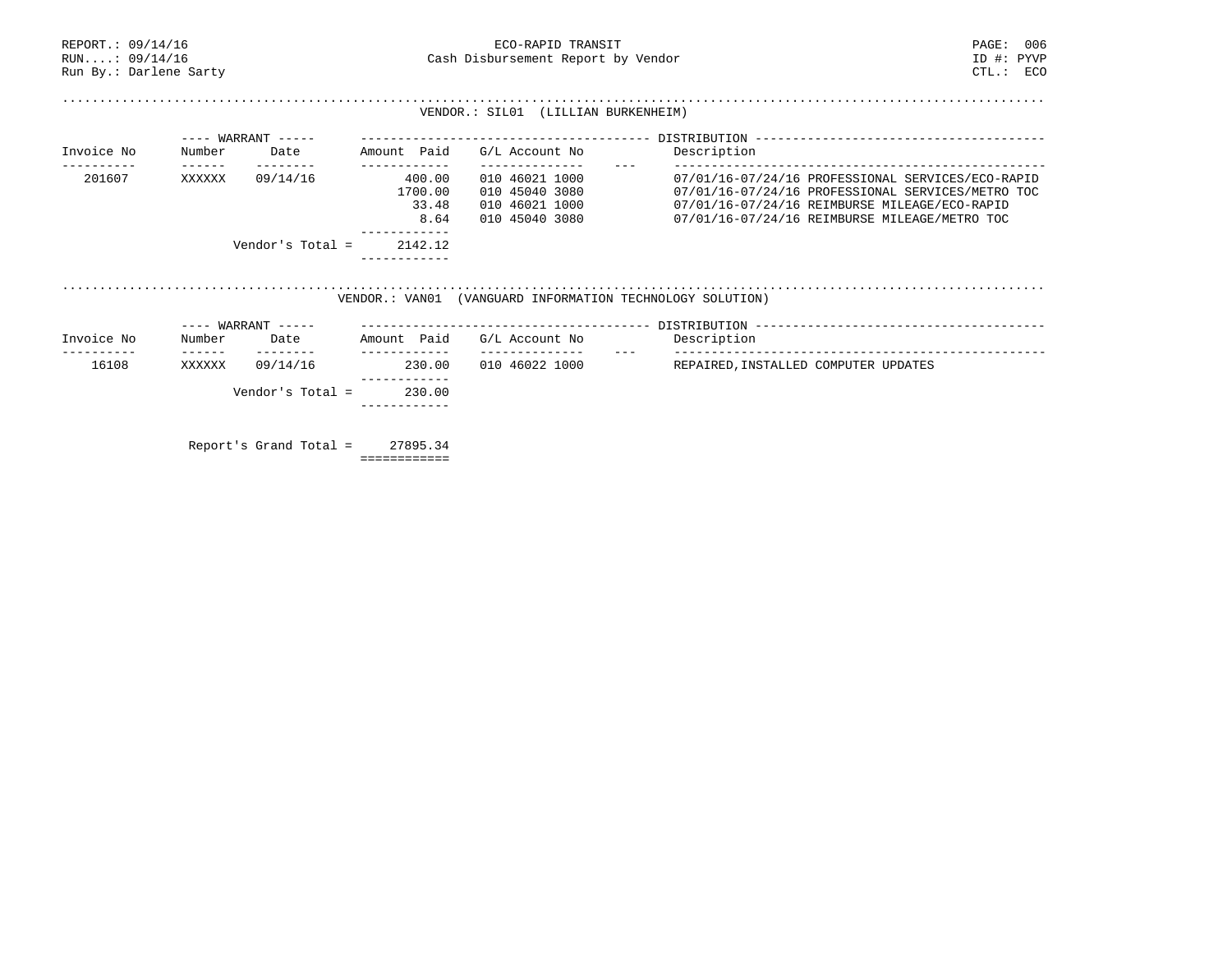| 1000<br>General<br>General<br>2010<br>Cerritos Trans<br>Cerritos Transportation Land-Use Grant<br>2020<br>Airport Grd Acc<br>Airport Ground Access Study<br>2030<br>Airport FTA Grant<br>Airport FTA Grt<br>3010<br>Airport TOD<br>Airport TOD<br>3020<br>Metro Transit Oriented Development<br>Metro Trans OD<br>3030<br>Huntington Park Station Parking Project<br>HP Station Pk<br>3040<br>HP TOD Station<br>Huntington Park TOD Station Plan<br>3050<br>GC-W Santa Ana Branch 3rd Party Admin<br>GC-WSA<br>3060<br>METRO TOD IV<br>METRO TRAN ORIENT DEV IV (BLF TOD)<br>3070<br>AIRPORT I-5 TMP<br>AIRPORT I-5 TRANS MGMT PLAN (BHA-I5)<br>3080<br>TRAN ORIENT COM<br>TRANSIT ORIENTED COMMUNITIES (METRO TOC)<br>8000<br>Unallo Grt Chrq<br>Unallocated Grant Charges<br>$=$ ========== ASSETS ===========<br>================ ASSETS ================<br>$1 - - -$<br>10100<br>Bank of the West<br>BOW-General Checking<br>10200<br>Bank of America<br>BOA-General Checking<br>10999<br>Cash Clearing<br>Cash Clearing<br>11000<br>Accounts Receivable<br>Accounts Receivable<br>12000<br>Prepaid Expenditures<br>Prepaid Expenditures<br>$2 - - -$<br>$\texttt{-----}$ LIABILIITES $\texttt{-----}$<br>20000<br>Accounts Payable<br>Accounts Payable<br>20010<br>Accounts Payable - Manual<br>Accounts Payable - Manual<br>21000<br>Deferred Inflows of Resources<br>Deferred Inflows of Resources<br>21002<br>Deferred Inflows - Grants<br>Deferred Inflows of Resources - Grants<br>22000<br>Advances Payable to City of Bellflower<br>Advances Payable to Bellflower<br>$29 - - -$<br>$======$ FUND BALANCES ========<br>$========= = FUND BALANCES$ ============<br>29500<br>Fund Balance<br>Fund Balance<br>$3 - - -$<br>$======$ FUND BALANCES =======<br>$=$ ============= FUND BALANCES ============<br>$3 - - - -$<br>$==$ REVENUES $==$<br>=============== REVENUES ===============<br>$31--$<br>--------- Operating Revenues ----------<br>- Operating -<br>Membership Dues<br>Membership Dues<br>31000<br>31010<br>Trans Summit<br>Transportation Summit<br>$32--$<br>- Fed Grants -<br>--------- Federal Grant Revenues -------<br>32010<br>Cerritos Trans<br>Cerritos Transportation Land-Use Grant<br>32020<br>Airport Ground Access Study<br>Airport Grd Acc<br>32030<br>Airport FTA Grt<br>Airport FTA Grant<br>$33--$<br>-Other Grants-<br>------ State/Local Grant Revenues ------<br>33010<br>Airport TOD<br>Airport TOD<br>33020<br>Metro Transit Oriented Development<br>Metro Trans OD<br>33030<br>Huntington Park Station Parking Project<br>HP Station Pk<br>33040<br>Huntington Park TOD Station Plan<br>HP TOD Station<br>33050<br>GC-WSA<br>GC-W Santa Ana Branch 3rd Party Admin<br>33060<br>METRO TOD IV<br>METRO TRAN ORIENT DEV IV (BLF TOD)<br>33070<br>AIRPORT I-5 TMP<br>AIRPORT I-5 TRANS MGMT PLAN (BHA-I5)<br>33080<br>TRANSIT ORIENTED COMMUNITIES (METRO TOC)<br>TRAN ORIENT COM<br>$4 - - - -$<br>$==$ EXPENSES $==$<br>$45 - - -$<br>----------- Grant Expenses ------------<br>- Grant Exp -<br>Executive Director Grants<br>45010<br>Exec Dir Grnts<br>Office Administration/Expenses (Grants)<br>45020<br>Office Admin/Ex<br>45030<br>Legal (Grants)<br>Legal (Grants) | FUND ACCT PROJ | Alternate Account # | Description | Extended Description<br>---------------------- | STOP |
|-----------------------------------------------------------------------------------------------------------------------------------------------------------------------------------------------------------------------------------------------------------------------------------------------------------------------------------------------------------------------------------------------------------------------------------------------------------------------------------------------------------------------------------------------------------------------------------------------------------------------------------------------------------------------------------------------------------------------------------------------------------------------------------------------------------------------------------------------------------------------------------------------------------------------------------------------------------------------------------------------------------------------------------------------------------------------------------------------------------------------------------------------------------------------------------------------------------------------------------------------------------------------------------------------------------------------------------------------------------------------------------------------------------------------------------------------------------------------------------------------------------------------------------------------------------------------------------------------------------------------------------------------------------------------------------------------------------------------------------------------------------------------------------------------------------------------------------------------------------------------------------------------------------------------------------------------------------------------------------------------------------------------------------------------------------------------------------------------------------------------------------------------------------------------------------------------------------------------------------------------------------------------------------------------------------------------------------------------------------------------------------------------------------------------------------------------------------------------------------------------------------------------------------------------------------------------------------------------------------------------------------------------------------------------------------------------------------------------------------------------------------------------------------------------------------------------------------------------------------------------------------------------------------------------------------------------------------------------------------------------------------------------------------------------------------------------------------------------------------------------------------------------------------------------------------------------------------------------------|----------------|---------------------|-------------|------------------------------------------------|------|
|                                                                                                                                                                                                                                                                                                                                                                                                                                                                                                                                                                                                                                                                                                                                                                                                                                                                                                                                                                                                                                                                                                                                                                                                                                                                                                                                                                                                                                                                                                                                                                                                                                                                                                                                                                                                                                                                                                                                                                                                                                                                                                                                                                                                                                                                                                                                                                                                                                                                                                                                                                                                                                                                                                                                                                                                                                                                                                                                                                                                                                                                                                                                                                                                                             |                |                     |             |                                                |      |
|                                                                                                                                                                                                                                                                                                                                                                                                                                                                                                                                                                                                                                                                                                                                                                                                                                                                                                                                                                                                                                                                                                                                                                                                                                                                                                                                                                                                                                                                                                                                                                                                                                                                                                                                                                                                                                                                                                                                                                                                                                                                                                                                                                                                                                                                                                                                                                                                                                                                                                                                                                                                                                                                                                                                                                                                                                                                                                                                                                                                                                                                                                                                                                                                                             |                |                     |             |                                                |      |
|                                                                                                                                                                                                                                                                                                                                                                                                                                                                                                                                                                                                                                                                                                                                                                                                                                                                                                                                                                                                                                                                                                                                                                                                                                                                                                                                                                                                                                                                                                                                                                                                                                                                                                                                                                                                                                                                                                                                                                                                                                                                                                                                                                                                                                                                                                                                                                                                                                                                                                                                                                                                                                                                                                                                                                                                                                                                                                                                                                                                                                                                                                                                                                                                                             |                |                     |             |                                                |      |
|                                                                                                                                                                                                                                                                                                                                                                                                                                                                                                                                                                                                                                                                                                                                                                                                                                                                                                                                                                                                                                                                                                                                                                                                                                                                                                                                                                                                                                                                                                                                                                                                                                                                                                                                                                                                                                                                                                                                                                                                                                                                                                                                                                                                                                                                                                                                                                                                                                                                                                                                                                                                                                                                                                                                                                                                                                                                                                                                                                                                                                                                                                                                                                                                                             |                |                     |             |                                                |      |
|                                                                                                                                                                                                                                                                                                                                                                                                                                                                                                                                                                                                                                                                                                                                                                                                                                                                                                                                                                                                                                                                                                                                                                                                                                                                                                                                                                                                                                                                                                                                                                                                                                                                                                                                                                                                                                                                                                                                                                                                                                                                                                                                                                                                                                                                                                                                                                                                                                                                                                                                                                                                                                                                                                                                                                                                                                                                                                                                                                                                                                                                                                                                                                                                                             |                |                     |             |                                                |      |
|                                                                                                                                                                                                                                                                                                                                                                                                                                                                                                                                                                                                                                                                                                                                                                                                                                                                                                                                                                                                                                                                                                                                                                                                                                                                                                                                                                                                                                                                                                                                                                                                                                                                                                                                                                                                                                                                                                                                                                                                                                                                                                                                                                                                                                                                                                                                                                                                                                                                                                                                                                                                                                                                                                                                                                                                                                                                                                                                                                                                                                                                                                                                                                                                                             |                |                     |             |                                                |      |
|                                                                                                                                                                                                                                                                                                                                                                                                                                                                                                                                                                                                                                                                                                                                                                                                                                                                                                                                                                                                                                                                                                                                                                                                                                                                                                                                                                                                                                                                                                                                                                                                                                                                                                                                                                                                                                                                                                                                                                                                                                                                                                                                                                                                                                                                                                                                                                                                                                                                                                                                                                                                                                                                                                                                                                                                                                                                                                                                                                                                                                                                                                                                                                                                                             |                |                     |             |                                                |      |
|                                                                                                                                                                                                                                                                                                                                                                                                                                                                                                                                                                                                                                                                                                                                                                                                                                                                                                                                                                                                                                                                                                                                                                                                                                                                                                                                                                                                                                                                                                                                                                                                                                                                                                                                                                                                                                                                                                                                                                                                                                                                                                                                                                                                                                                                                                                                                                                                                                                                                                                                                                                                                                                                                                                                                                                                                                                                                                                                                                                                                                                                                                                                                                                                                             |                |                     |             |                                                |      |
|                                                                                                                                                                                                                                                                                                                                                                                                                                                                                                                                                                                                                                                                                                                                                                                                                                                                                                                                                                                                                                                                                                                                                                                                                                                                                                                                                                                                                                                                                                                                                                                                                                                                                                                                                                                                                                                                                                                                                                                                                                                                                                                                                                                                                                                                                                                                                                                                                                                                                                                                                                                                                                                                                                                                                                                                                                                                                                                                                                                                                                                                                                                                                                                                                             |                |                     |             |                                                |      |
|                                                                                                                                                                                                                                                                                                                                                                                                                                                                                                                                                                                                                                                                                                                                                                                                                                                                                                                                                                                                                                                                                                                                                                                                                                                                                                                                                                                                                                                                                                                                                                                                                                                                                                                                                                                                                                                                                                                                                                                                                                                                                                                                                                                                                                                                                                                                                                                                                                                                                                                                                                                                                                                                                                                                                                                                                                                                                                                                                                                                                                                                                                                                                                                                                             |                |                     |             |                                                |      |
|                                                                                                                                                                                                                                                                                                                                                                                                                                                                                                                                                                                                                                                                                                                                                                                                                                                                                                                                                                                                                                                                                                                                                                                                                                                                                                                                                                                                                                                                                                                                                                                                                                                                                                                                                                                                                                                                                                                                                                                                                                                                                                                                                                                                                                                                                                                                                                                                                                                                                                                                                                                                                                                                                                                                                                                                                                                                                                                                                                                                                                                                                                                                                                                                                             |                |                     |             |                                                |      |
|                                                                                                                                                                                                                                                                                                                                                                                                                                                                                                                                                                                                                                                                                                                                                                                                                                                                                                                                                                                                                                                                                                                                                                                                                                                                                                                                                                                                                                                                                                                                                                                                                                                                                                                                                                                                                                                                                                                                                                                                                                                                                                                                                                                                                                                                                                                                                                                                                                                                                                                                                                                                                                                                                                                                                                                                                                                                                                                                                                                                                                                                                                                                                                                                                             |                |                     |             |                                                |      |
|                                                                                                                                                                                                                                                                                                                                                                                                                                                                                                                                                                                                                                                                                                                                                                                                                                                                                                                                                                                                                                                                                                                                                                                                                                                                                                                                                                                                                                                                                                                                                                                                                                                                                                                                                                                                                                                                                                                                                                                                                                                                                                                                                                                                                                                                                                                                                                                                                                                                                                                                                                                                                                                                                                                                                                                                                                                                                                                                                                                                                                                                                                                                                                                                                             |                |                     |             |                                                |      |
|                                                                                                                                                                                                                                                                                                                                                                                                                                                                                                                                                                                                                                                                                                                                                                                                                                                                                                                                                                                                                                                                                                                                                                                                                                                                                                                                                                                                                                                                                                                                                                                                                                                                                                                                                                                                                                                                                                                                                                                                                                                                                                                                                                                                                                                                                                                                                                                                                                                                                                                                                                                                                                                                                                                                                                                                                                                                                                                                                                                                                                                                                                                                                                                                                             |                |                     |             |                                                |      |
|                                                                                                                                                                                                                                                                                                                                                                                                                                                                                                                                                                                                                                                                                                                                                                                                                                                                                                                                                                                                                                                                                                                                                                                                                                                                                                                                                                                                                                                                                                                                                                                                                                                                                                                                                                                                                                                                                                                                                                                                                                                                                                                                                                                                                                                                                                                                                                                                                                                                                                                                                                                                                                                                                                                                                                                                                                                                                                                                                                                                                                                                                                                                                                                                                             |                |                     |             |                                                |      |
|                                                                                                                                                                                                                                                                                                                                                                                                                                                                                                                                                                                                                                                                                                                                                                                                                                                                                                                                                                                                                                                                                                                                                                                                                                                                                                                                                                                                                                                                                                                                                                                                                                                                                                                                                                                                                                                                                                                                                                                                                                                                                                                                                                                                                                                                                                                                                                                                                                                                                                                                                                                                                                                                                                                                                                                                                                                                                                                                                                                                                                                                                                                                                                                                                             |                |                     |             |                                                |      |
|                                                                                                                                                                                                                                                                                                                                                                                                                                                                                                                                                                                                                                                                                                                                                                                                                                                                                                                                                                                                                                                                                                                                                                                                                                                                                                                                                                                                                                                                                                                                                                                                                                                                                                                                                                                                                                                                                                                                                                                                                                                                                                                                                                                                                                                                                                                                                                                                                                                                                                                                                                                                                                                                                                                                                                                                                                                                                                                                                                                                                                                                                                                                                                                                                             |                |                     |             |                                                |      |
|                                                                                                                                                                                                                                                                                                                                                                                                                                                                                                                                                                                                                                                                                                                                                                                                                                                                                                                                                                                                                                                                                                                                                                                                                                                                                                                                                                                                                                                                                                                                                                                                                                                                                                                                                                                                                                                                                                                                                                                                                                                                                                                                                                                                                                                                                                                                                                                                                                                                                                                                                                                                                                                                                                                                                                                                                                                                                                                                                                                                                                                                                                                                                                                                                             |                |                     |             |                                                |      |
|                                                                                                                                                                                                                                                                                                                                                                                                                                                                                                                                                                                                                                                                                                                                                                                                                                                                                                                                                                                                                                                                                                                                                                                                                                                                                                                                                                                                                                                                                                                                                                                                                                                                                                                                                                                                                                                                                                                                                                                                                                                                                                                                                                                                                                                                                                                                                                                                                                                                                                                                                                                                                                                                                                                                                                                                                                                                                                                                                                                                                                                                                                                                                                                                                             |                |                     |             |                                                |      |
|                                                                                                                                                                                                                                                                                                                                                                                                                                                                                                                                                                                                                                                                                                                                                                                                                                                                                                                                                                                                                                                                                                                                                                                                                                                                                                                                                                                                                                                                                                                                                                                                                                                                                                                                                                                                                                                                                                                                                                                                                                                                                                                                                                                                                                                                                                                                                                                                                                                                                                                                                                                                                                                                                                                                                                                                                                                                                                                                                                                                                                                                                                                                                                                                                             |                |                     |             |                                                |      |
|                                                                                                                                                                                                                                                                                                                                                                                                                                                                                                                                                                                                                                                                                                                                                                                                                                                                                                                                                                                                                                                                                                                                                                                                                                                                                                                                                                                                                                                                                                                                                                                                                                                                                                                                                                                                                                                                                                                                                                                                                                                                                                                                                                                                                                                                                                                                                                                                                                                                                                                                                                                                                                                                                                                                                                                                                                                                                                                                                                                                                                                                                                                                                                                                                             |                |                     |             |                                                |      |
|                                                                                                                                                                                                                                                                                                                                                                                                                                                                                                                                                                                                                                                                                                                                                                                                                                                                                                                                                                                                                                                                                                                                                                                                                                                                                                                                                                                                                                                                                                                                                                                                                                                                                                                                                                                                                                                                                                                                                                                                                                                                                                                                                                                                                                                                                                                                                                                                                                                                                                                                                                                                                                                                                                                                                                                                                                                                                                                                                                                                                                                                                                                                                                                                                             |                |                     |             |                                                |      |
|                                                                                                                                                                                                                                                                                                                                                                                                                                                                                                                                                                                                                                                                                                                                                                                                                                                                                                                                                                                                                                                                                                                                                                                                                                                                                                                                                                                                                                                                                                                                                                                                                                                                                                                                                                                                                                                                                                                                                                                                                                                                                                                                                                                                                                                                                                                                                                                                                                                                                                                                                                                                                                                                                                                                                                                                                                                                                                                                                                                                                                                                                                                                                                                                                             |                |                     |             |                                                |      |
|                                                                                                                                                                                                                                                                                                                                                                                                                                                                                                                                                                                                                                                                                                                                                                                                                                                                                                                                                                                                                                                                                                                                                                                                                                                                                                                                                                                                                                                                                                                                                                                                                                                                                                                                                                                                                                                                                                                                                                                                                                                                                                                                                                                                                                                                                                                                                                                                                                                                                                                                                                                                                                                                                                                                                                                                                                                                                                                                                                                                                                                                                                                                                                                                                             |                |                     |             |                                                |      |
|                                                                                                                                                                                                                                                                                                                                                                                                                                                                                                                                                                                                                                                                                                                                                                                                                                                                                                                                                                                                                                                                                                                                                                                                                                                                                                                                                                                                                                                                                                                                                                                                                                                                                                                                                                                                                                                                                                                                                                                                                                                                                                                                                                                                                                                                                                                                                                                                                                                                                                                                                                                                                                                                                                                                                                                                                                                                                                                                                                                                                                                                                                                                                                                                                             |                |                     |             |                                                |      |
|                                                                                                                                                                                                                                                                                                                                                                                                                                                                                                                                                                                                                                                                                                                                                                                                                                                                                                                                                                                                                                                                                                                                                                                                                                                                                                                                                                                                                                                                                                                                                                                                                                                                                                                                                                                                                                                                                                                                                                                                                                                                                                                                                                                                                                                                                                                                                                                                                                                                                                                                                                                                                                                                                                                                                                                                                                                                                                                                                                                                                                                                                                                                                                                                                             |                |                     |             |                                                |      |
|                                                                                                                                                                                                                                                                                                                                                                                                                                                                                                                                                                                                                                                                                                                                                                                                                                                                                                                                                                                                                                                                                                                                                                                                                                                                                                                                                                                                                                                                                                                                                                                                                                                                                                                                                                                                                                                                                                                                                                                                                                                                                                                                                                                                                                                                                                                                                                                                                                                                                                                                                                                                                                                                                                                                                                                                                                                                                                                                                                                                                                                                                                                                                                                                                             |                |                     |             |                                                |      |
|                                                                                                                                                                                                                                                                                                                                                                                                                                                                                                                                                                                                                                                                                                                                                                                                                                                                                                                                                                                                                                                                                                                                                                                                                                                                                                                                                                                                                                                                                                                                                                                                                                                                                                                                                                                                                                                                                                                                                                                                                                                                                                                                                                                                                                                                                                                                                                                                                                                                                                                                                                                                                                                                                                                                                                                                                                                                                                                                                                                                                                                                                                                                                                                                                             |                |                     |             |                                                |      |
|                                                                                                                                                                                                                                                                                                                                                                                                                                                                                                                                                                                                                                                                                                                                                                                                                                                                                                                                                                                                                                                                                                                                                                                                                                                                                                                                                                                                                                                                                                                                                                                                                                                                                                                                                                                                                                                                                                                                                                                                                                                                                                                                                                                                                                                                                                                                                                                                                                                                                                                                                                                                                                                                                                                                                                                                                                                                                                                                                                                                                                                                                                                                                                                                                             |                |                     |             |                                                |      |
|                                                                                                                                                                                                                                                                                                                                                                                                                                                                                                                                                                                                                                                                                                                                                                                                                                                                                                                                                                                                                                                                                                                                                                                                                                                                                                                                                                                                                                                                                                                                                                                                                                                                                                                                                                                                                                                                                                                                                                                                                                                                                                                                                                                                                                                                                                                                                                                                                                                                                                                                                                                                                                                                                                                                                                                                                                                                                                                                                                                                                                                                                                                                                                                                                             |                |                     |             |                                                |      |
|                                                                                                                                                                                                                                                                                                                                                                                                                                                                                                                                                                                                                                                                                                                                                                                                                                                                                                                                                                                                                                                                                                                                                                                                                                                                                                                                                                                                                                                                                                                                                                                                                                                                                                                                                                                                                                                                                                                                                                                                                                                                                                                                                                                                                                                                                                                                                                                                                                                                                                                                                                                                                                                                                                                                                                                                                                                                                                                                                                                                                                                                                                                                                                                                                             |                |                     |             |                                                |      |
|                                                                                                                                                                                                                                                                                                                                                                                                                                                                                                                                                                                                                                                                                                                                                                                                                                                                                                                                                                                                                                                                                                                                                                                                                                                                                                                                                                                                                                                                                                                                                                                                                                                                                                                                                                                                                                                                                                                                                                                                                                                                                                                                                                                                                                                                                                                                                                                                                                                                                                                                                                                                                                                                                                                                                                                                                                                                                                                                                                                                                                                                                                                                                                                                                             |                |                     |             |                                                |      |
|                                                                                                                                                                                                                                                                                                                                                                                                                                                                                                                                                                                                                                                                                                                                                                                                                                                                                                                                                                                                                                                                                                                                                                                                                                                                                                                                                                                                                                                                                                                                                                                                                                                                                                                                                                                                                                                                                                                                                                                                                                                                                                                                                                                                                                                                                                                                                                                                                                                                                                                                                                                                                                                                                                                                                                                                                                                                                                                                                                                                                                                                                                                                                                                                                             |                |                     |             |                                                |      |
|                                                                                                                                                                                                                                                                                                                                                                                                                                                                                                                                                                                                                                                                                                                                                                                                                                                                                                                                                                                                                                                                                                                                                                                                                                                                                                                                                                                                                                                                                                                                                                                                                                                                                                                                                                                                                                                                                                                                                                                                                                                                                                                                                                                                                                                                                                                                                                                                                                                                                                                                                                                                                                                                                                                                                                                                                                                                                                                                                                                                                                                                                                                                                                                                                             |                |                     |             |                                                |      |
|                                                                                                                                                                                                                                                                                                                                                                                                                                                                                                                                                                                                                                                                                                                                                                                                                                                                                                                                                                                                                                                                                                                                                                                                                                                                                                                                                                                                                                                                                                                                                                                                                                                                                                                                                                                                                                                                                                                                                                                                                                                                                                                                                                                                                                                                                                                                                                                                                                                                                                                                                                                                                                                                                                                                                                                                                                                                                                                                                                                                                                                                                                                                                                                                                             |                |                     |             |                                                |      |
|                                                                                                                                                                                                                                                                                                                                                                                                                                                                                                                                                                                                                                                                                                                                                                                                                                                                                                                                                                                                                                                                                                                                                                                                                                                                                                                                                                                                                                                                                                                                                                                                                                                                                                                                                                                                                                                                                                                                                                                                                                                                                                                                                                                                                                                                                                                                                                                                                                                                                                                                                                                                                                                                                                                                                                                                                                                                                                                                                                                                                                                                                                                                                                                                                             |                |                     |             |                                                |      |
|                                                                                                                                                                                                                                                                                                                                                                                                                                                                                                                                                                                                                                                                                                                                                                                                                                                                                                                                                                                                                                                                                                                                                                                                                                                                                                                                                                                                                                                                                                                                                                                                                                                                                                                                                                                                                                                                                                                                                                                                                                                                                                                                                                                                                                                                                                                                                                                                                                                                                                                                                                                                                                                                                                                                                                                                                                                                                                                                                                                                                                                                                                                                                                                                                             |                |                     |             |                                                |      |
|                                                                                                                                                                                                                                                                                                                                                                                                                                                                                                                                                                                                                                                                                                                                                                                                                                                                                                                                                                                                                                                                                                                                                                                                                                                                                                                                                                                                                                                                                                                                                                                                                                                                                                                                                                                                                                                                                                                                                                                                                                                                                                                                                                                                                                                                                                                                                                                                                                                                                                                                                                                                                                                                                                                                                                                                                                                                                                                                                                                                                                                                                                                                                                                                                             |                |                     |             |                                                |      |
|                                                                                                                                                                                                                                                                                                                                                                                                                                                                                                                                                                                                                                                                                                                                                                                                                                                                                                                                                                                                                                                                                                                                                                                                                                                                                                                                                                                                                                                                                                                                                                                                                                                                                                                                                                                                                                                                                                                                                                                                                                                                                                                                                                                                                                                                                                                                                                                                                                                                                                                                                                                                                                                                                                                                                                                                                                                                                                                                                                                                                                                                                                                                                                                                                             |                |                     |             |                                                |      |
|                                                                                                                                                                                                                                                                                                                                                                                                                                                                                                                                                                                                                                                                                                                                                                                                                                                                                                                                                                                                                                                                                                                                                                                                                                                                                                                                                                                                                                                                                                                                                                                                                                                                                                                                                                                                                                                                                                                                                                                                                                                                                                                                                                                                                                                                                                                                                                                                                                                                                                                                                                                                                                                                                                                                                                                                                                                                                                                                                                                                                                                                                                                                                                                                                             |                |                     |             |                                                |      |
|                                                                                                                                                                                                                                                                                                                                                                                                                                                                                                                                                                                                                                                                                                                                                                                                                                                                                                                                                                                                                                                                                                                                                                                                                                                                                                                                                                                                                                                                                                                                                                                                                                                                                                                                                                                                                                                                                                                                                                                                                                                                                                                                                                                                                                                                                                                                                                                                                                                                                                                                                                                                                                                                                                                                                                                                                                                                                                                                                                                                                                                                                                                                                                                                                             |                |                     |             |                                                |      |
|                                                                                                                                                                                                                                                                                                                                                                                                                                                                                                                                                                                                                                                                                                                                                                                                                                                                                                                                                                                                                                                                                                                                                                                                                                                                                                                                                                                                                                                                                                                                                                                                                                                                                                                                                                                                                                                                                                                                                                                                                                                                                                                                                                                                                                                                                                                                                                                                                                                                                                                                                                                                                                                                                                                                                                                                                                                                                                                                                                                                                                                                                                                                                                                                                             |                |                     |             |                                                |      |
|                                                                                                                                                                                                                                                                                                                                                                                                                                                                                                                                                                                                                                                                                                                                                                                                                                                                                                                                                                                                                                                                                                                                                                                                                                                                                                                                                                                                                                                                                                                                                                                                                                                                                                                                                                                                                                                                                                                                                                                                                                                                                                                                                                                                                                                                                                                                                                                                                                                                                                                                                                                                                                                                                                                                                                                                                                                                                                                                                                                                                                                                                                                                                                                                                             |                |                     |             |                                                |      |
|                                                                                                                                                                                                                                                                                                                                                                                                                                                                                                                                                                                                                                                                                                                                                                                                                                                                                                                                                                                                                                                                                                                                                                                                                                                                                                                                                                                                                                                                                                                                                                                                                                                                                                                                                                                                                                                                                                                                                                                                                                                                                                                                                                                                                                                                                                                                                                                                                                                                                                                                                                                                                                                                                                                                                                                                                                                                                                                                                                                                                                                                                                                                                                                                                             |                |                     |             |                                                |      |
|                                                                                                                                                                                                                                                                                                                                                                                                                                                                                                                                                                                                                                                                                                                                                                                                                                                                                                                                                                                                                                                                                                                                                                                                                                                                                                                                                                                                                                                                                                                                                                                                                                                                                                                                                                                                                                                                                                                                                                                                                                                                                                                                                                                                                                                                                                                                                                                                                                                                                                                                                                                                                                                                                                                                                                                                                                                                                                                                                                                                                                                                                                                                                                                                                             |                |                     |             |                                                |      |
|                                                                                                                                                                                                                                                                                                                                                                                                                                                                                                                                                                                                                                                                                                                                                                                                                                                                                                                                                                                                                                                                                                                                                                                                                                                                                                                                                                                                                                                                                                                                                                                                                                                                                                                                                                                                                                                                                                                                                                                                                                                                                                                                                                                                                                                                                                                                                                                                                                                                                                                                                                                                                                                                                                                                                                                                                                                                                                                                                                                                                                                                                                                                                                                                                             |                |                     |             |                                                |      |
|                                                                                                                                                                                                                                                                                                                                                                                                                                                                                                                                                                                                                                                                                                                                                                                                                                                                                                                                                                                                                                                                                                                                                                                                                                                                                                                                                                                                                                                                                                                                                                                                                                                                                                                                                                                                                                                                                                                                                                                                                                                                                                                                                                                                                                                                                                                                                                                                                                                                                                                                                                                                                                                                                                                                                                                                                                                                                                                                                                                                                                                                                                                                                                                                                             |                |                     |             |                                                |      |
|                                                                                                                                                                                                                                                                                                                                                                                                                                                                                                                                                                                                                                                                                                                                                                                                                                                                                                                                                                                                                                                                                                                                                                                                                                                                                                                                                                                                                                                                                                                                                                                                                                                                                                                                                                                                                                                                                                                                                                                                                                                                                                                                                                                                                                                                                                                                                                                                                                                                                                                                                                                                                                                                                                                                                                                                                                                                                                                                                                                                                                                                                                                                                                                                                             |                |                     |             |                                                |      |
|                                                                                                                                                                                                                                                                                                                                                                                                                                                                                                                                                                                                                                                                                                                                                                                                                                                                                                                                                                                                                                                                                                                                                                                                                                                                                                                                                                                                                                                                                                                                                                                                                                                                                                                                                                                                                                                                                                                                                                                                                                                                                                                                                                                                                                                                                                                                                                                                                                                                                                                                                                                                                                                                                                                                                                                                                                                                                                                                                                                                                                                                                                                                                                                                                             |                |                     |             |                                                |      |
|                                                                                                                                                                                                                                                                                                                                                                                                                                                                                                                                                                                                                                                                                                                                                                                                                                                                                                                                                                                                                                                                                                                                                                                                                                                                                                                                                                                                                                                                                                                                                                                                                                                                                                                                                                                                                                                                                                                                                                                                                                                                                                                                                                                                                                                                                                                                                                                                                                                                                                                                                                                                                                                                                                                                                                                                                                                                                                                                                                                                                                                                                                                                                                                                                             |                |                     |             |                                                |      |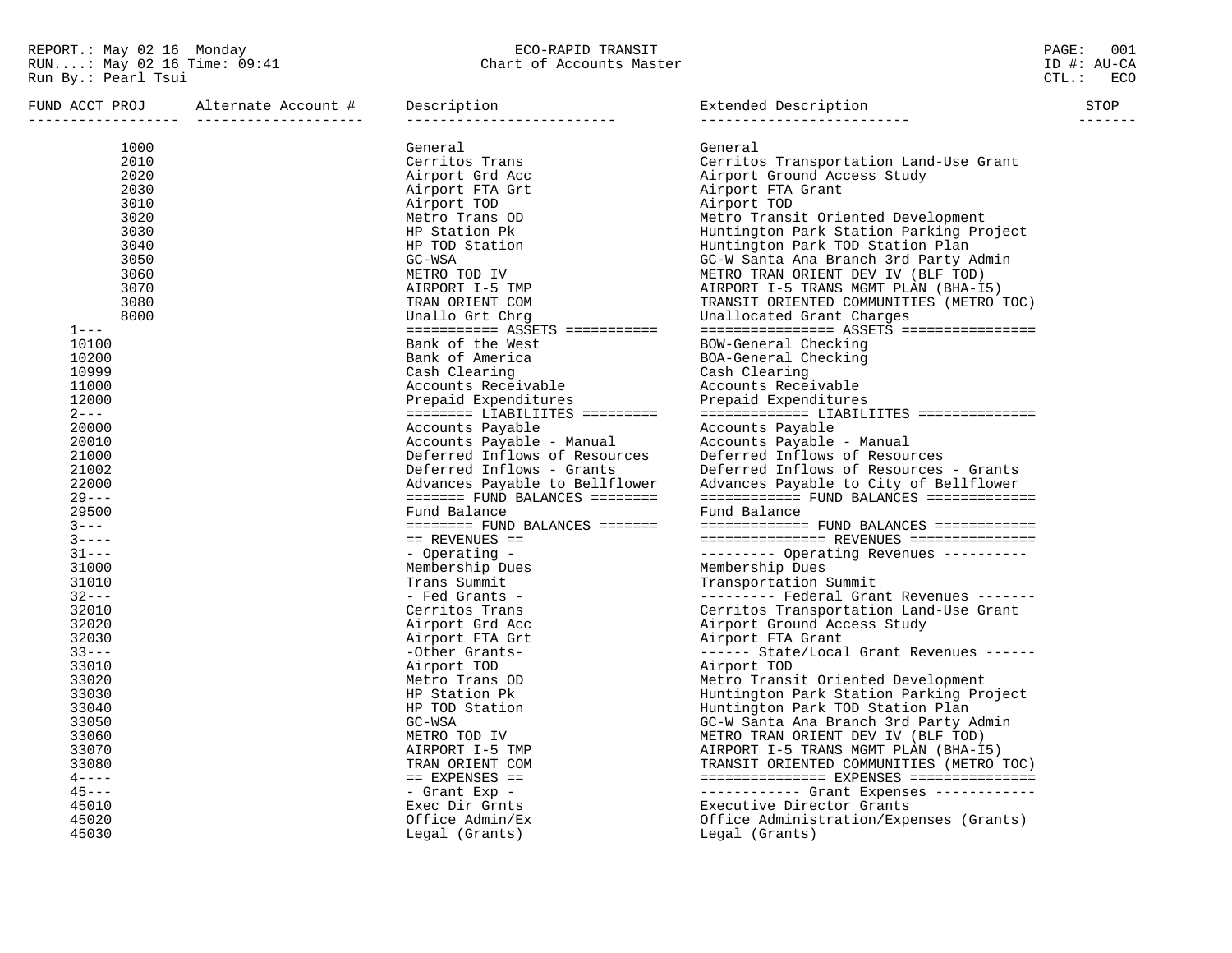| FUND ACCT PROJ                                                                                   | Alternate Account # | Description                                                                                                                                                                      | Extended Description                                                                                                                                                                                                                                                                     | STOP |
|--------------------------------------------------------------------------------------------------|---------------------|----------------------------------------------------------------------------------------------------------------------------------------------------------------------------------|------------------------------------------------------------------------------------------------------------------------------------------------------------------------------------------------------------------------------------------------------------------------------------------|------|
| 45040<br>$46 - - -$<br>46000<br>46010<br>46021<br>46022<br>46030<br>46040<br>46050<br>010<br>999 |                     | Staff/Consultan<br>- General Exp -<br>Auth Board Act<br>Executive Dir<br>Other Admin<br>Office Admin<br>Legal (General)<br>Insurance<br>MTA Fee<br>General Fund<br>Cash Clearing | Staff/Consultants<br>---------- General Expenses -----------<br>Authority Board Activities<br>Executive Director-General<br>Other Administrative (Gen Prof. Labor)<br>Office Administration (Staff/Expenses)<br>Legal (General)<br>Insurance<br>MTA Fee<br>General Fund<br>Cash Clearing |      |